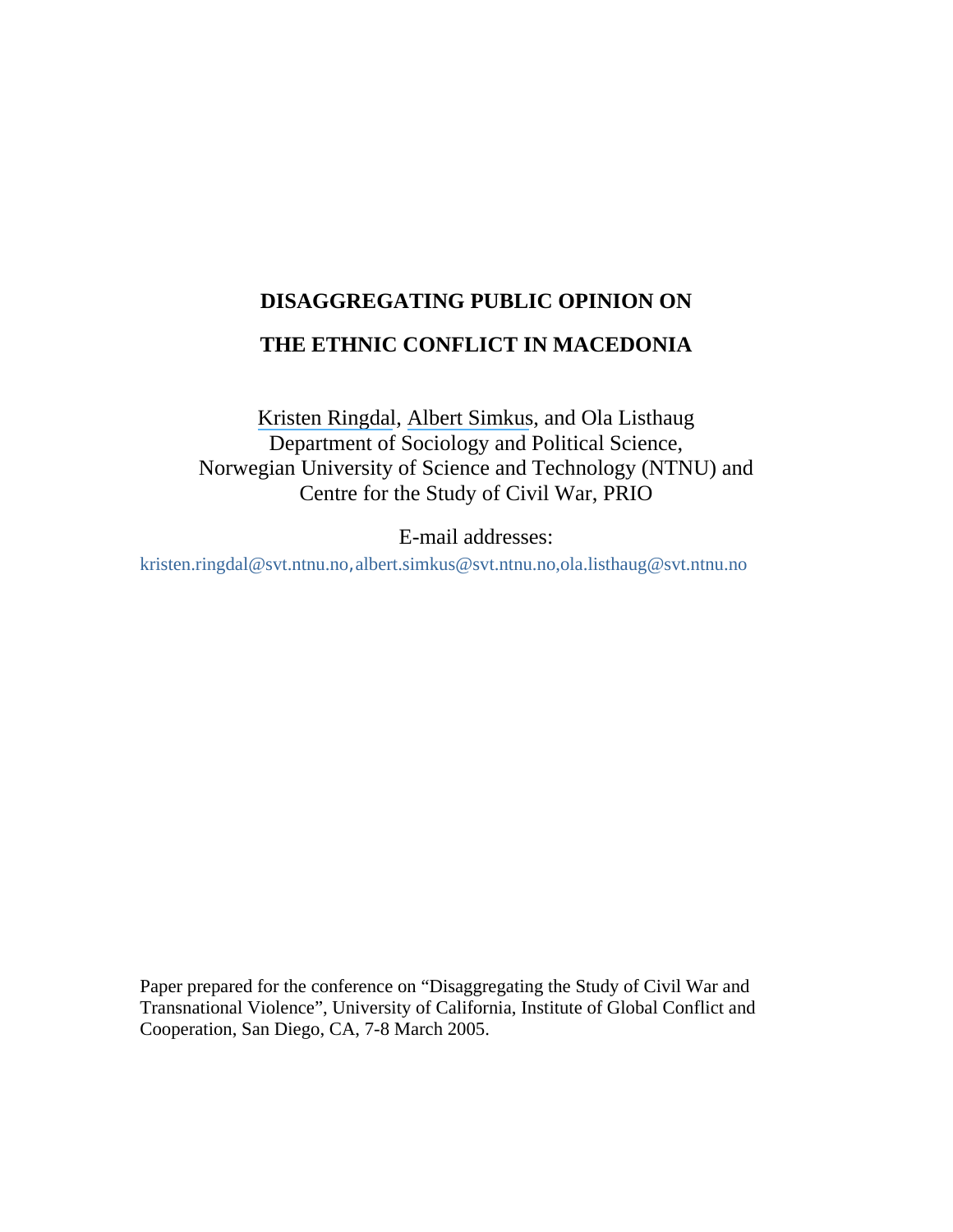# **DISAGGREGATING PUBLIC OPINION ON THE ETHNIC CONFLICT IN MACEDONIA**

#### *Abstract*

This paper presents a multi-level analysis of the variation in Macedonian public opinion on four key issues: 1) Perceptions of the causes of the conflict during 2001; 2) Beliefs about the possibility or desirability of integration and interaction between ethnic groups; 3) Attitudes toward ethnic reconciliation and cooperation; and, 4) Support for the rapid implementation of the Ohrid agreement, which was a vital part of the end of hostilities. This analysis disaggregates the differences among Macedonians on these issues on the basis of a three-level model where the municipalities constitute the highest level, the intermediate level, neighbourhoods, is represented by the sampling clusters, and the lowest level is represented by the individual respondents. We assess the relative importance of geographical unit versus individual differences for these beliefs and attitudes, and seek to explain these with geographical contextual variables and individual attributes. These analyses are based on data on approximately 2500 adult respondents in national Macedonian surveys conducted during November-December 2003. We find a huge degree of ethnic Macedonian – ethnic Albanian polarization, which makes other individual-level determinants insignificant or trivial in effect. However, we do find considerable significant variation across municipalities and clusters, after taking into account respondent's ethnicity. The significance of such contextual variables such as violent events in the area and the percentage Albanian differ depending on the issue and the geographical units involved.

#### **Introduction**

Since the end of WWII, there have been no more violent conflicts and occasions of civilwar suffering in Europe than those accompanying the break-up of the former Yugoslav state during the 1990s. The extent, evolution, and explanations for the fighting differed greatly across republics and regions. Conflict was greatest in Bosnia-Hercegovina and Kosovo, but substantial in Croatia and Serbia as well. Slovenia escaped with only a very brief period of military conflict, and Montenegro escaped with the exception of participation in the conflicts in Croatia and Bosnia and Hercegovina. The last republic to face civil conflict was Macedonia, which only experienced limited fighting and civil strife in 2001. Obviously each of these conflicts was inter-related, involving some of the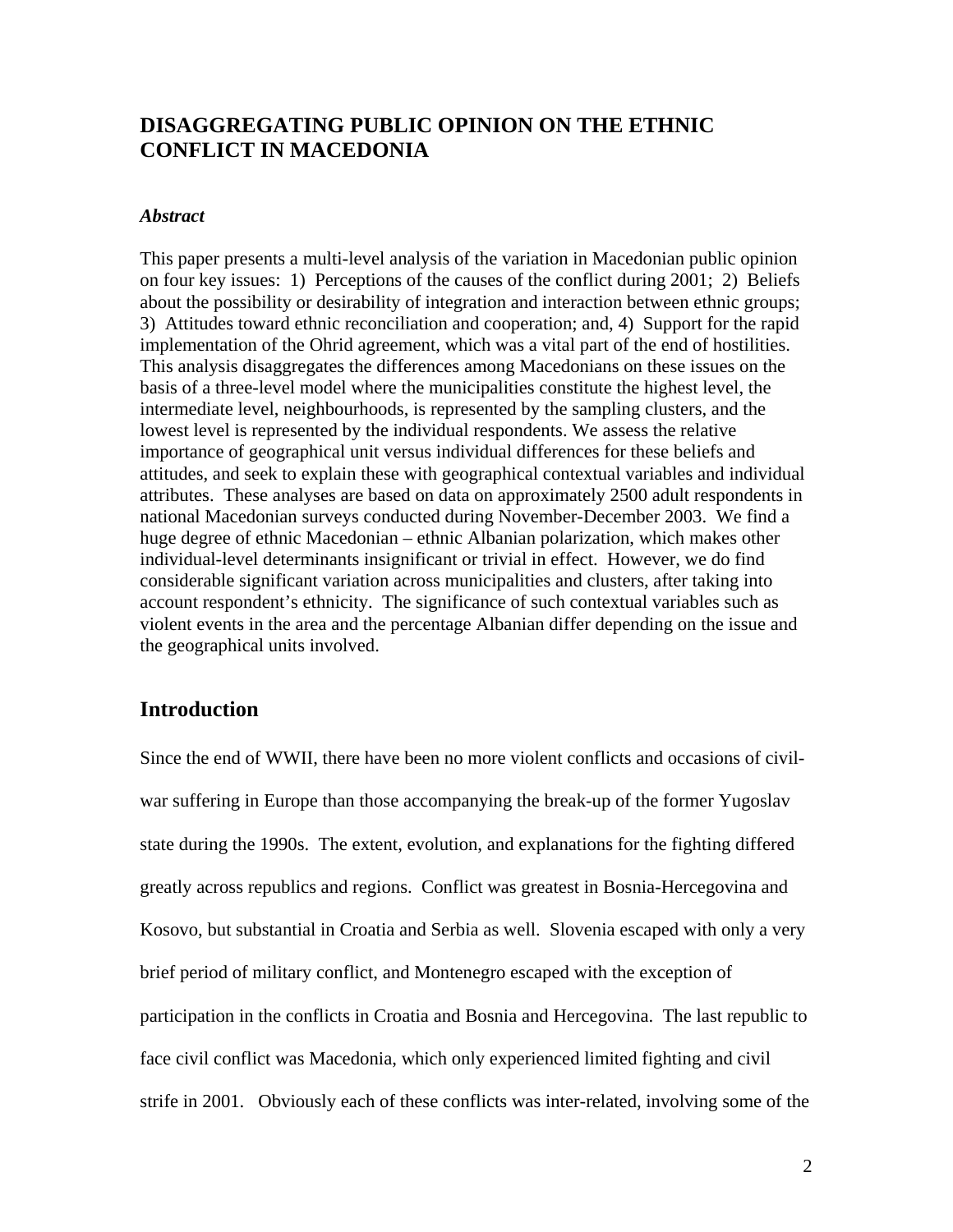same political actors, cooperation across some borders, and spill-over effects of conflicts across borders. At the same time, the uniqueness of the situations in each of the republics merits analyses of their individual internal situations and developments.

In this paper, we concentrate on analyses of public opinion in Macedonia, after the settlement of the fighting, but before the agreements that ended that fighting were fully implemented. We think that the Macedonian case is an important one from a scientific and historical point of view. This is because the conflict in Macedonia was truly serious, and had the clear possibility to escalate into a much more violent, widespread, and protracted civil war, with many of the features of the darkest days in Bosnia and Hercegovina and Kosovo. And, yet, Macedonia did not fall fully into the abyss of civil war and ethnic cleansing. There are many explanations for this, and the roles of political leadership, international involvement of the EU and the US, and the public opinions of the Macedonian population have all been important. But, this paper concentrates on public opinion and its divisions related to the conflict and ethnic reconciliation in Macedonia.

We concentrate on four key elements of public opinion of obvious relevance to the process of conflict avoidance and reconciliation: First, the *perceptions* of the reasons for why the conflict occurred. Was the conflict the result of the self-interests of criminal gangs, foreign countries, and outsiders? Or, was it a struggle for long-denied minority rights, pressed by Macedonian citizens? Second, the *beliefs* of the respondents whether cooperation, trust, and integration between ethnic groups are possible. Third, the respondents' *attitudes* toward a desire for improving contact and cooperation across ethnic divisions. And, finally, the respondents' position on implementing the only viable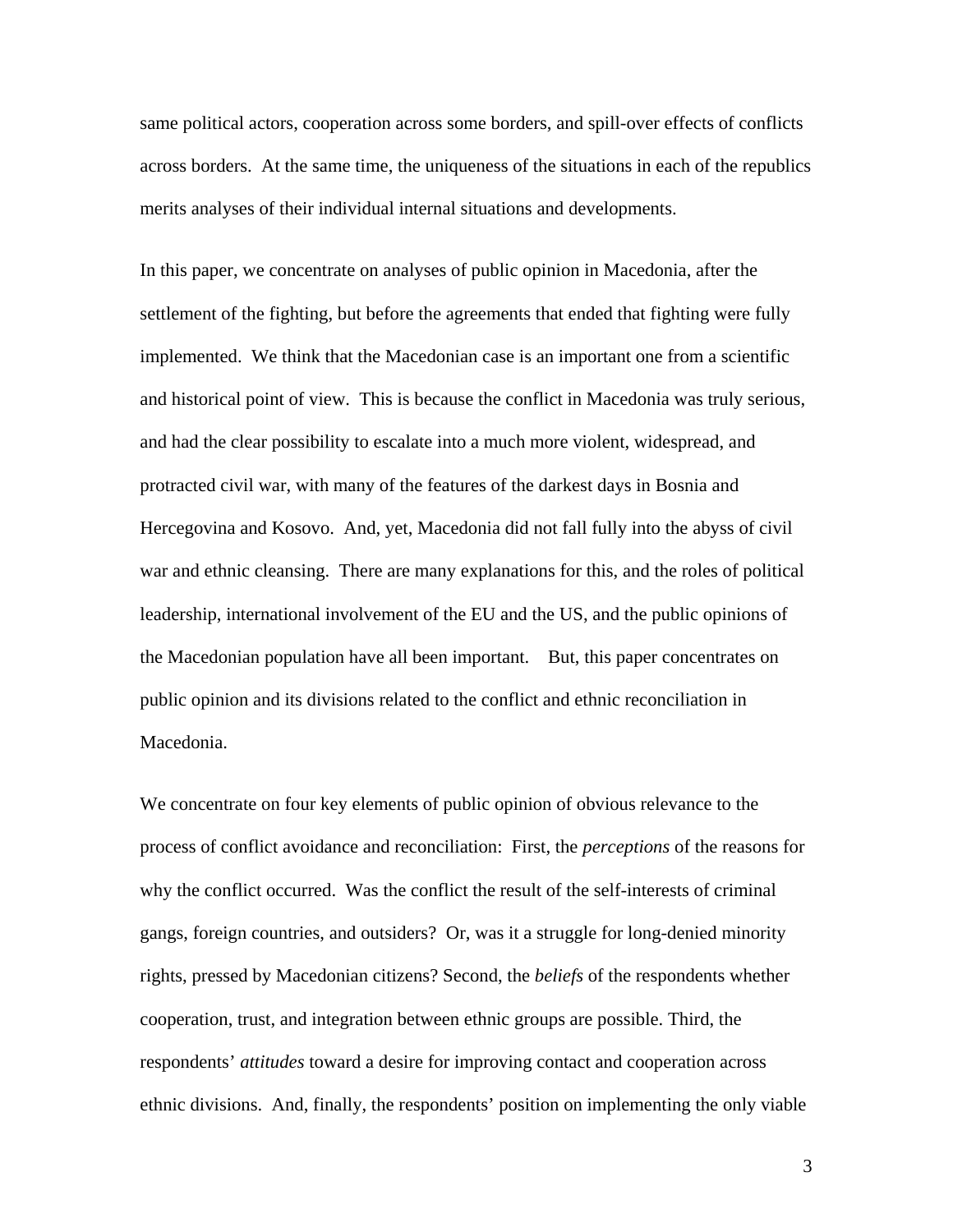compact for resolving the conflict, the Ohrid agreement. These are our objects of analysis.

At the same time, the priority behind our means of analysis, is to better understand the relative importance of sub-state geographical units in explaining the variation of opinion on these issues. We have endeavoured to disaggregate the variation in opinion in these issues, and to compare the importance of both geographical contexts and personal characteristics on such opinions. Such studies are very rare to in the western Balkans, especially during the post-former-Yugoslav, post-former conflict context.

More generally, this paper will contribute to the emerging research on disaggregating the study of civil war. We believe that our study is quite unique in that we analyze how public opinion on issues related to civil war and political violence varies across territorial units as well as on ethnicity and other individual characteristics. Among geographical factors that previous research has listed as interesting are internal distances and communication structure, the geographic concentration of ethnic groups, "rough" terrain, and primary commodities (Raleigh and Hegre, 2005: 3; see also Buhaug and Gates, 2002). The main emphasis of this research is to explain the onset of violence and war. Local factors – terrain, distance to the capital, communications with supporting groups in neighbour states, etc – have led scholars to see civil war as driven by insurgency and guerrilla warfare or other small scale forms of violence ([Fearon and Laitin, 2003](https://www.researchgate.net/publication/2834579_Ethnicity_Insurgency_And_Civil_War?el=1_x_8&enrichId=rgreq-55020dd95b536b84a4cc91a46a95aa62-XXX&enrichSource=Y292ZXJQYWdlOzI1MjY1MDg1MjtBUzozMTczOTQ1NDU3NzQ1OTlAMTQ1MjY4NDE2NDk4Nw==)). Empirical research has tested some of the disaggregated explanations and have found some support for insurgency theory ([Fearon and Laitin, 2003;](https://www.researchgate.net/publication/2834579_Ethnicity_Insurgency_And_Civil_War?el=1_x_8&enrichId=rgreq-55020dd95b536b84a4cc91a46a95aa62-XXX&enrichSource=Y292ZXJQYWdlOzI1MjY1MDg1MjtBUzozMTczOTQ1NDU3NzQ1OTlAMTQ1MjY4NDE2NDk4Nw==) Buhaug and Rød, 2005). The Macedonia conflict follows a clear insurgency pattern with small groups of Albanian UCK guerrillas attacking police stations and other government institutions in a relatively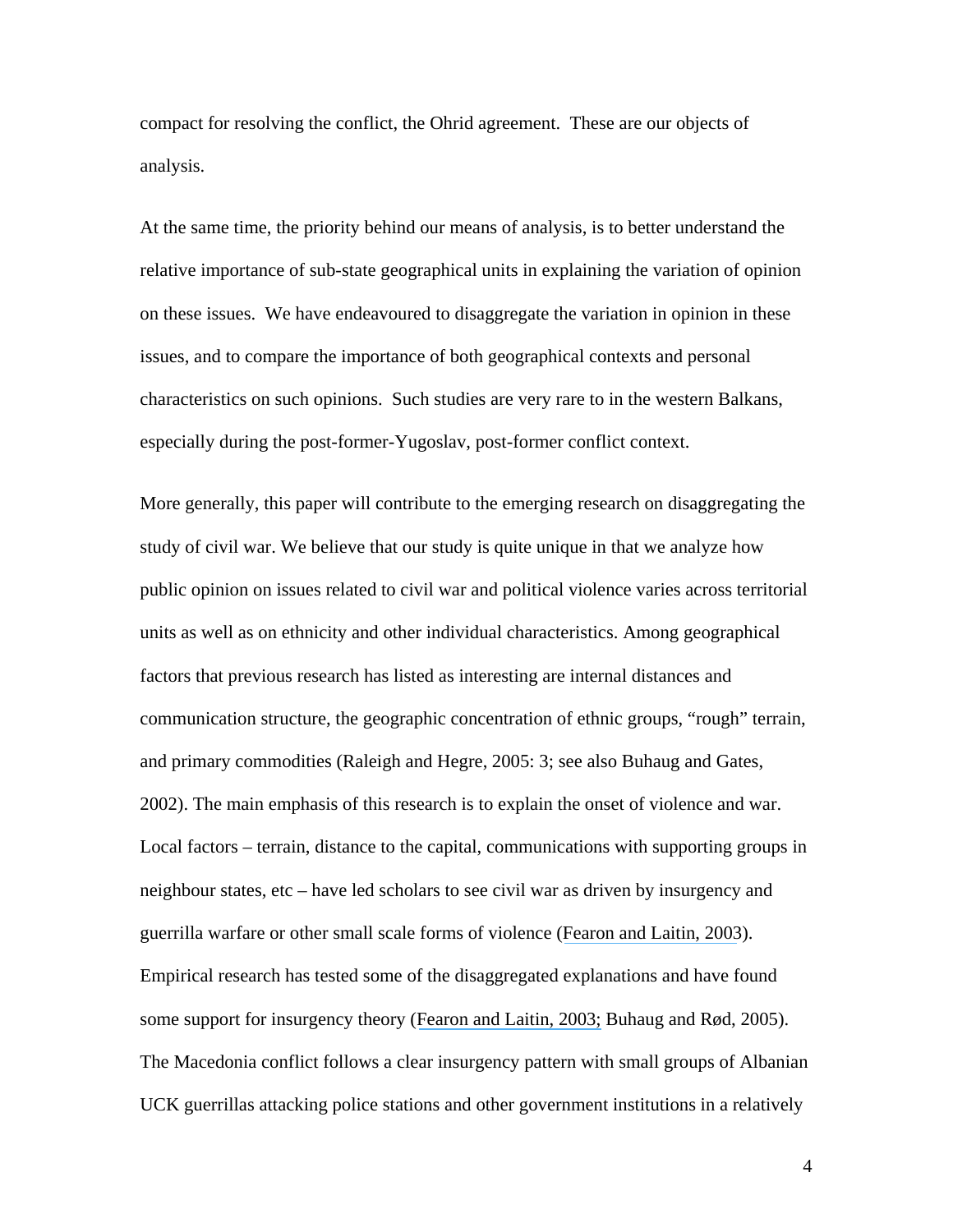small part of the territory of the Macedonian state. It is likely that violence led to an increase in the polarization of public opinion about conflict between Macedonians and Albanians. It is an interesting to see if polarization is equal in all parts of Macedonia or is limited to the areas mostly affected by violence, which insurgency theory would lead us to believe. For this and other questions we develop specific hypotheses after a historical review of the conflict.

#### **Review of the Evolution of Ethnic Conflict in Macedonia**

From 1945 through 1990 Macedonia existed as a republic within the federal state of Yugoslavia. This period came to en end in 1991 when a referendum on independence was held in Macedonia, and a majority of 74% voted in favour of forming an independent state. Macedonia declared its full independence from Yugoslavia in January 1992. The Yugoslav government cooperated by withdrawing all federal troops from Macedonia and the transition to independence was peaceful. Nevertheless, the proximity of Macedonia to the areas of conflict in neighboring Serbia and Kosovo, made security concerns an important issue, and in 1993, approximately 1000 UN troops were deployed in Macedonia to monitor the border with Yugoslavia, specifically, the border with Kosovo.<sup>[1](#page-4-0)</sup> Due to conflict with Greece over the use of the name "Macedonia," the independent country was named the Former Yugoslavian Republic of Macedonia (FYROM). Diplomatic recognition came gradually, despite protest from Greece, and in 1994 the

 $\overline{a}$ 

<span id="page-4-0"></span><sup>&</sup>lt;sup>1</sup> The main source for the description of the conflicts in 2001-2002 is on-line version of the Britannia Yearbooks, "**Macedonia**." Encyclopædia Britannica. 2005. Encyclopædia Britannica Online 2 Feb.

<sup>2005 &</sup>lt;**<http://search.eb.com/eb/article?tocId=9389749>**>.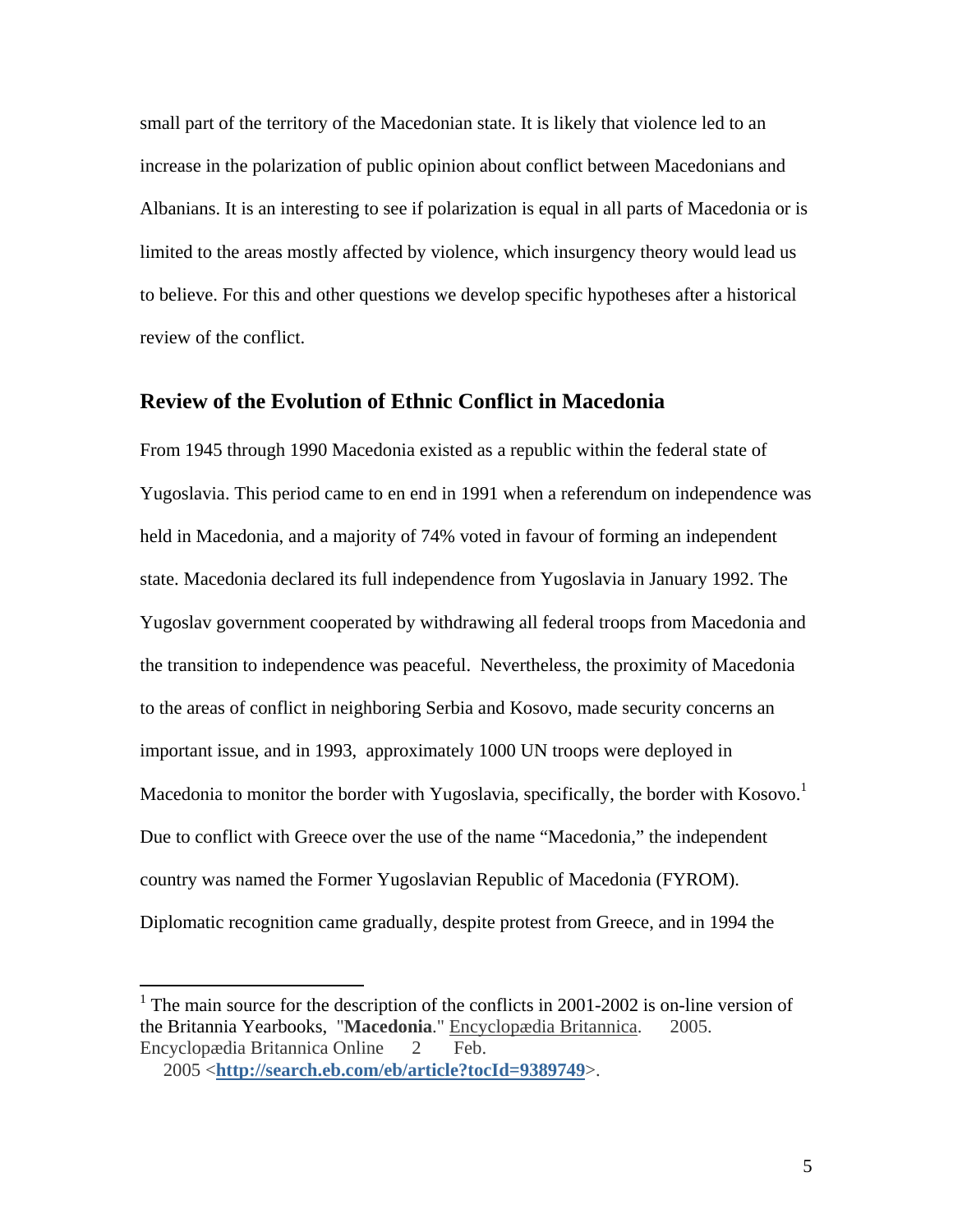USA established diplomatic relations with the FYROM. Only during late 2004 was t he name of Republic of Macedonia officially granted recognition by the United States, Russia, and China. It has yet to be recognized by the EU or UN.

majority of ethnic Macedonians are Orthodox Christians, but there is also a minority of ethnic Macedonian Muslims. In contrast to Albania and Montenegro, nearly all Albanians in Macedonia are of the Muslim faith. Currently Macedonia has a population of just over 2 million inhabitants. The two major ethnic groups are Macedonians, 66%, and Albanians, 23%, of the total population. There are smaller minorities of Turks (4%), Gypsies (3%), Serbs (2%), and others. The great

NATO's bombing campaign against Yugoslavia, around 20 000 ethnic Albanian refugees Kosovar Albanians started to be systematically driven from their homes. About a quarter 260 000 refugees remained. As a result of the conflict, Macedonia's economy was hurt Unemployment rates were high (more than 35%) and industrial production fell as imports of raw materials from Yugoslavia came to an end. The Kosovo conflict had a deep impact on Macedonia. During the spring of 1999 political life was mostly determined by the Kosovo crisis. In late March, at the start of from Kosovo had fled to Macedonia. This number increased to about 335 000 when the of the refugees were transferred to other countries, but at the end of the conflict almost both by the influx of refugees and the breakdown of trade with Yugoslavia.

In 2001, Macedonia's fragile interethnic balance collapsed and fighting between the Macedonian armed forces and the Albanian National Liberation Army (UCK) erupted and soon the country was on verge of civil war. The fighting began with a bomb attack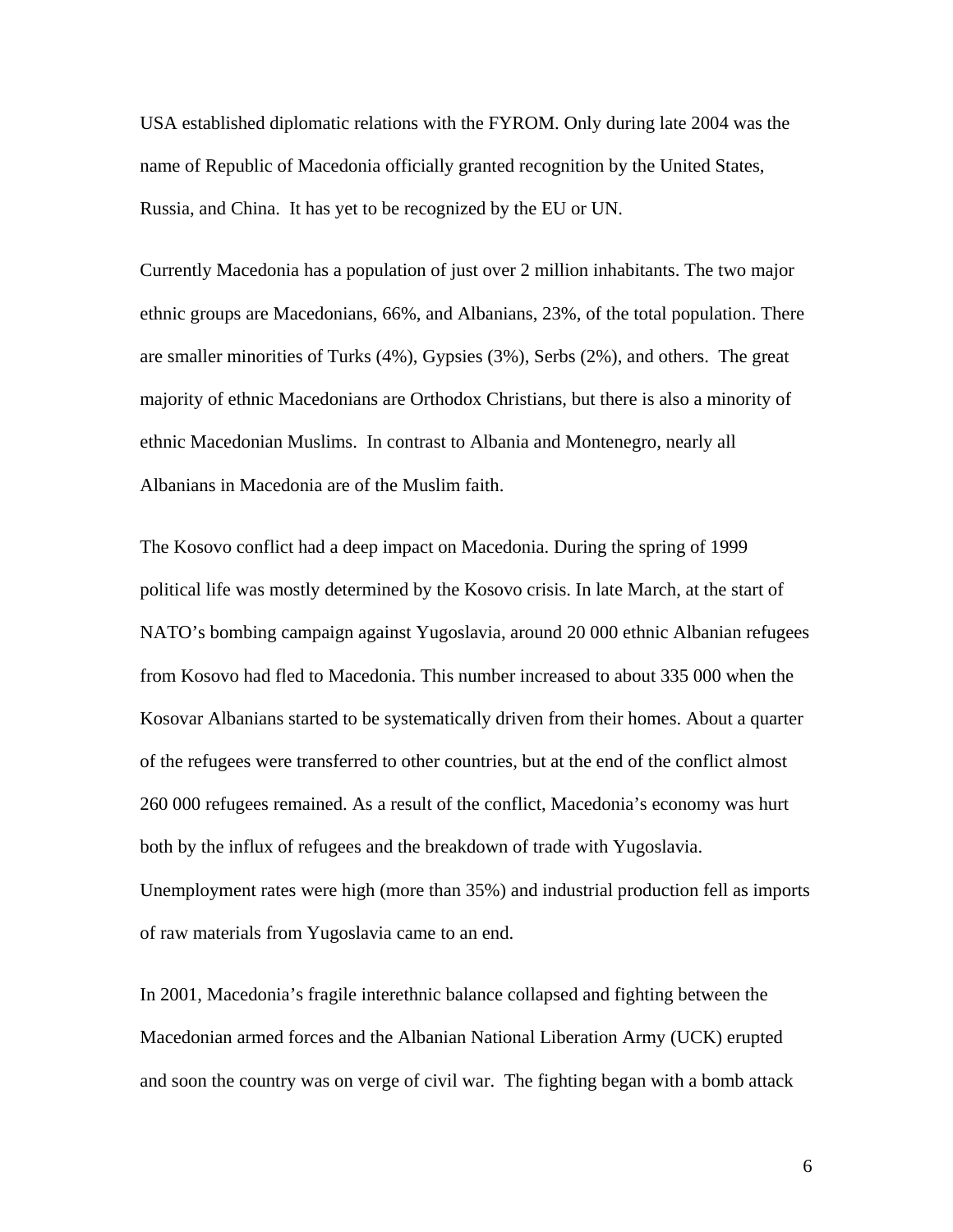on a police station in the village of Tearce in late January and was followed by armed clashes between the security forces and UCK fighters. Next fighting erupted aro und Tetovo, the second largest town in Macedonia, with a predominantly Albanian population. During the spring and summer of 2001, government forces and the UCK were fighting around Tetovo, Skopje and Kumanovo. More than 100 persons were killed and a large number of people were displaced. Many Albanians also fled to Kosovo as a result of the fighting and anti-Albanian riots by ethnic Macedonians in a number of cities.

Cease-fires were short-lived and the government did not initially agree to negotiations towards reconciliation was the forming of a national unity government on May 13, 2001. civilians recommenced. Ethnic Macedonians stormed the parliament building on June 25 alleged pro-Albanian bias. Finally, the EU and the US mediators assembled the leaders of the main political parties in Ohrid for peace talks. This resulted in the "framework agreement", better known as the Ohrid Agreement, signed on August 13, 2001. with the UCK about the future status of Macedonia. The international community initially condemned the actions of the UCK, but later attempted to mediate. A first step All major parties from both ethnic groups were included. Negotiations continued, but with little progress, and in the summer of 2001, the fighting and killing of soldiers and and one-month later rioters attacked Western embassies in Skopje, because of their

The Ohrid agreement provided constitutional amendments raising the status of the ethnic participation of ethnic Albanians in the civil services including the police. The agreement also specified the disarmament of the UCK, and a subsequent amnesty. The parliament Albanian communities including increased local self-government, and increased started implementing the agreement by approving 15 constitutional amendments. In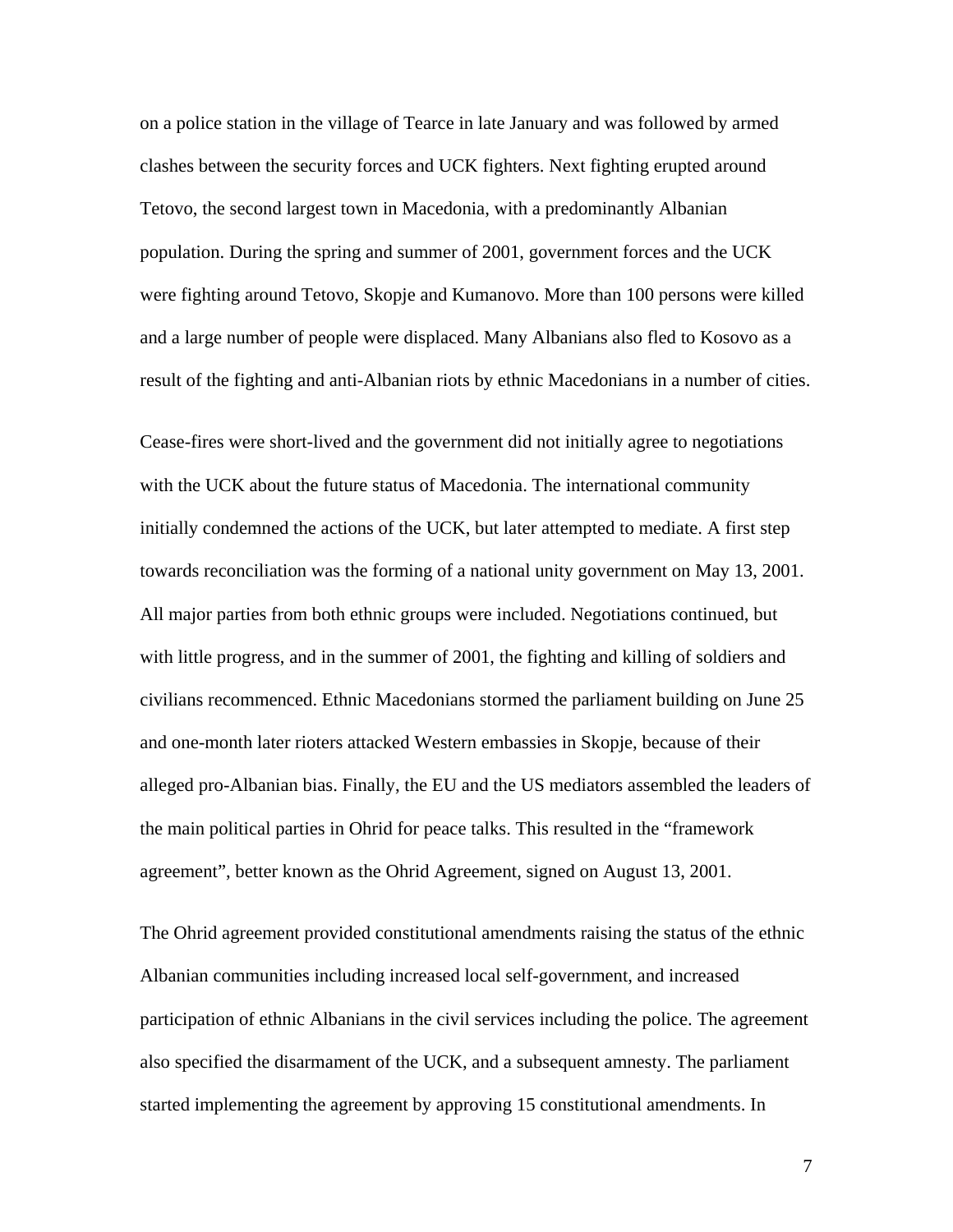August NATO decided to deploy forces to collect UCK weapons. A month later NATO began the "Amber Fox" mission deploying 1000 soldiers to help and protect the Western observers in Macedonia collecting weapons. The collection of weapons was largely successful, although the evaluations of this differ. But, the political tensions continued and further constitutional amendments were repeatedly delayed by both ethnic group s. As a result of these delays, the EU twice postponed a planned donor conference to pla n economic ass istance, conditional upon progress on implementing the framework agreement.

January on local self-government that delegated power from the central government to the municipalities. An amnesty law followed in March and in June Albanian was recognised as the second official language in Macedonia. In 2002 the situation gradually improved, and the parliament passed legislation to implement the most important parts of the Ohrid agreement. This included a new law in

Albanian politicians and NATO rejected the allegations from government officials that the UCK was to blame. In the first half of 2002 ethnically mixed police units accompanied by international observers returned to villages taken over by the UCK in 2001. The night-time curfews came to an end on June 11. Although violent episodes continued to occur, both ethnic

In June the parliament adopted a new election law based on proportional representation. In the September 15th parliamentary elections, the coalition "Macedonia Together," which comprised the Social Democratic Union of Macedonia (SDSM), the Liberal Democratic Party (LDP), and several parties representing smaller minorities, won 120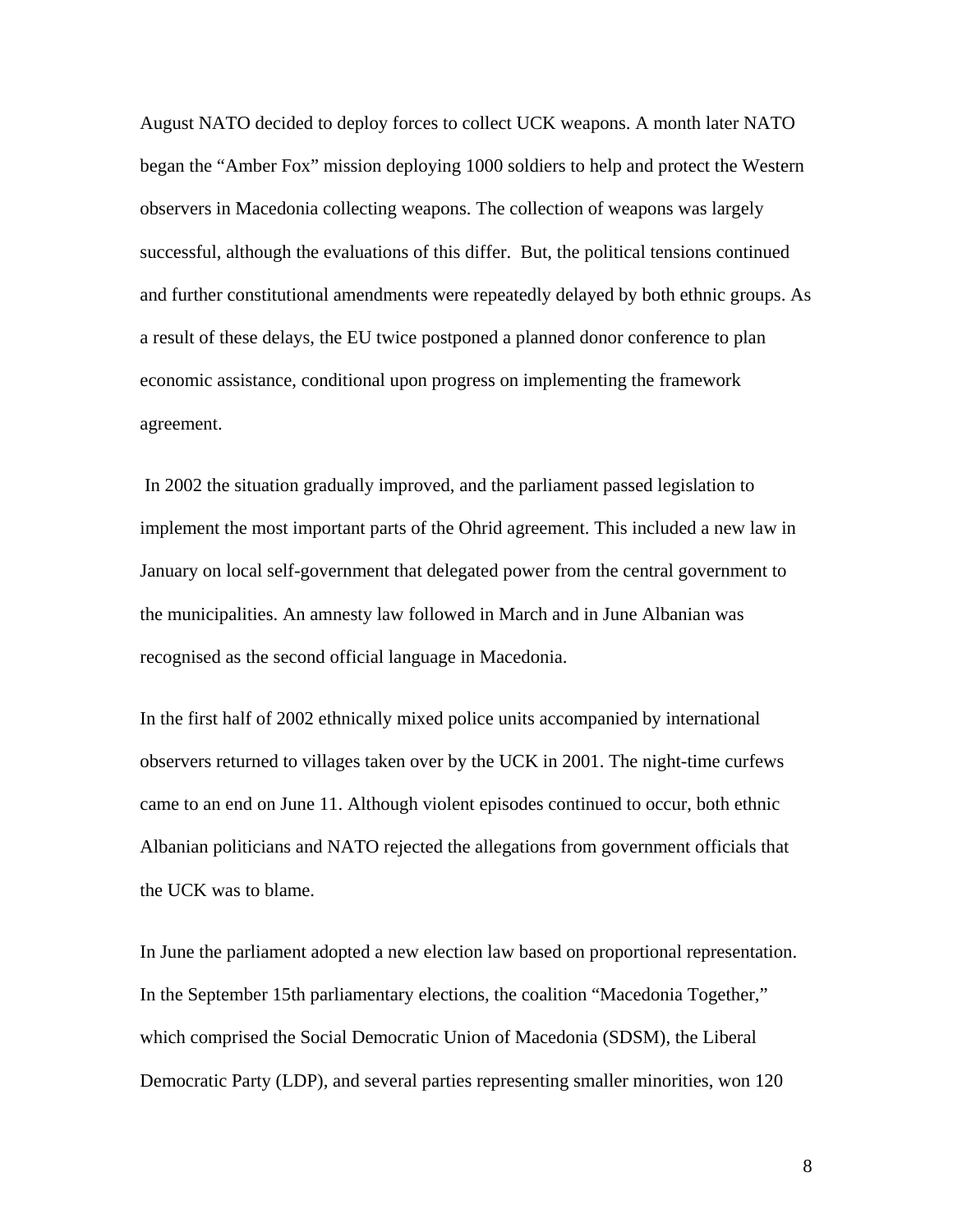seats. Another coalition of primarily ethnic Macedonian parties won 33 seats, and three Albanian parties, that failed to form a coalition before the election, won 26 seats. A new government led by SDSM Chairman Branko Crvenovski with support from the parties in the Macedonia Together coalition, was approved by Parliament on November 2002,

gradually hurdles have been surmounted, increasing confidence in the solution. In fall of municipalities were aggregated in a number of instances, and political control and participation rests increasingly on the municipal level. Tensions over the implementation of the framework agreement have continued, but 2004, a referendum to reject the reform of municipality boundaries failed; and, thus

during 2002 through the present. The survey data we analyze in this paper were based on have possible to field the SEESSP surveys nationally only fourteen months earlier. We everywhere in the country during Summer 2002 – October 2003, tensions were so great that response rates might have been very low in some areas, and the answers very guarded. These positive developments should not lead outside observers to underestimate the depth of division, conflict, and distrust among ethnic Macedonians and ethnic Albanians interviews conducted in November and December of 2003. Thus, the interviews took place only about 15 months after the end of the serious fighting, after the Framework Agreement was reached, but before it had been fully implemented. Clearly, it would not really cannot know, but while security would have allowed interviewing nearly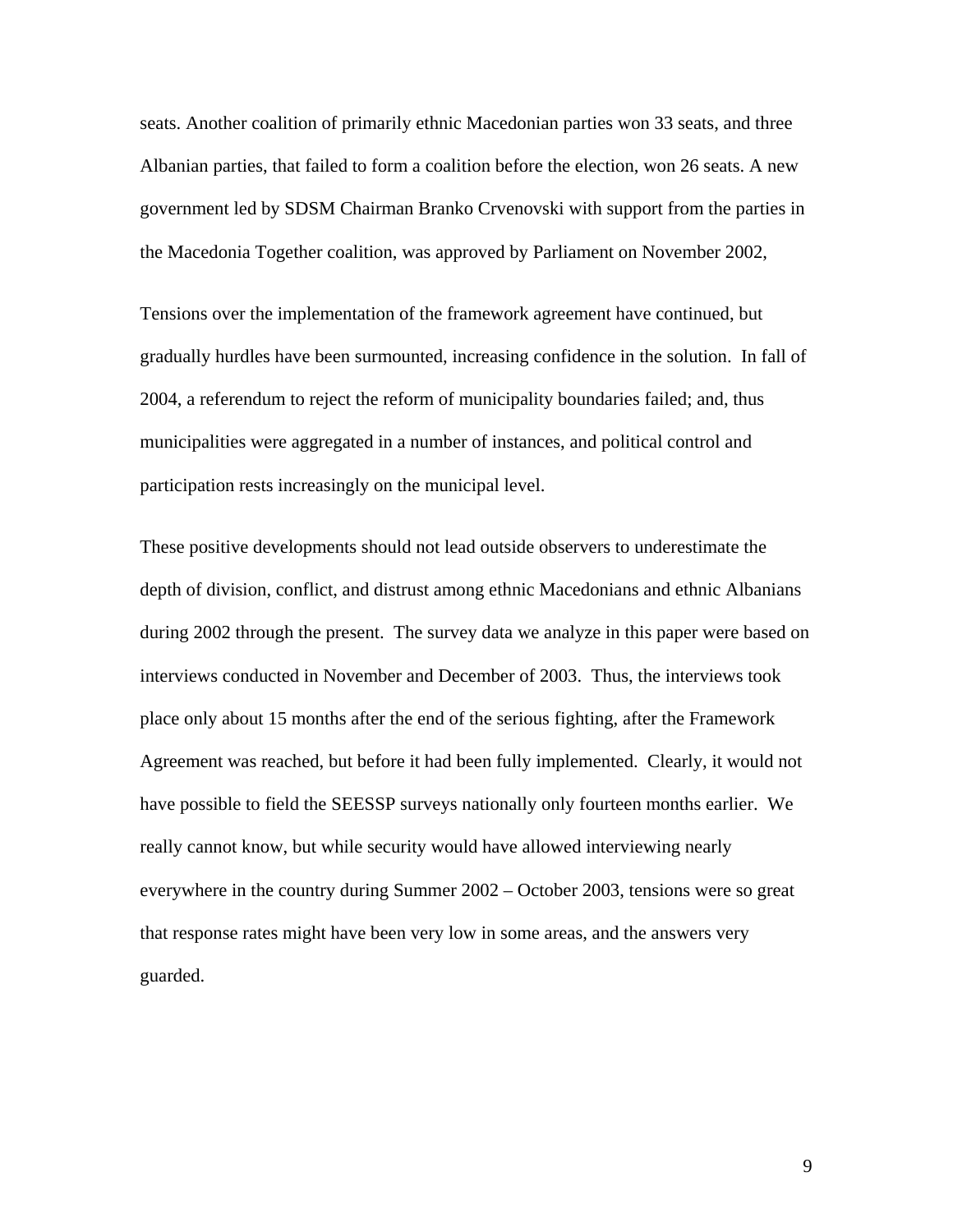#### **Hypotheses**

*Individual-level hypotheses*: Our main individual level variable is the distinction between Albanian and Macedonian ethnicity. The larger the attitude-gap between the two major ethnic groups, the higher the level of polarization. We expect especially high polarization for attributing the causes of the conflict to Albanian insurgents and to the Ohrid agreement. Level of education and being female, should be negatively associated with the tendency to see insurgents as the causes of the violence as well as with ethnic exclusionism, and positively associated with a desire for reconciliation and support for the Ohrid agreement. Conversely, age and religiosity should be positively associated seeing insurgents the causes of the violence in negative terms, being more ethnically exclusionist, being less in favour of reconciliation and more opposed to implementing the Ohrid agreement.

*Contextual-level hypotheses:* Contextual variables may have two kinds of effects in a multi-level model. They may have a main effect independently of the individual level variables in the model. i.e. a uniform effect raising or lowering the intercept in the contextual level regression equations. Contextual variables may also strengthen or weaken an individual level effect. This implies a cross-level interaction.

We have entertained three sets of general hypotheses for the main effects of characteristics of the municipalities and two hypotheses on cross-level effects.

1) *General effects of violence on both Macedonians and Albanians*: Proximity to the localities of conflict could strengthen anti-insurgent perceptions of the causes for the conflict. The most obvious hypothesis is, is however, that local conflict could be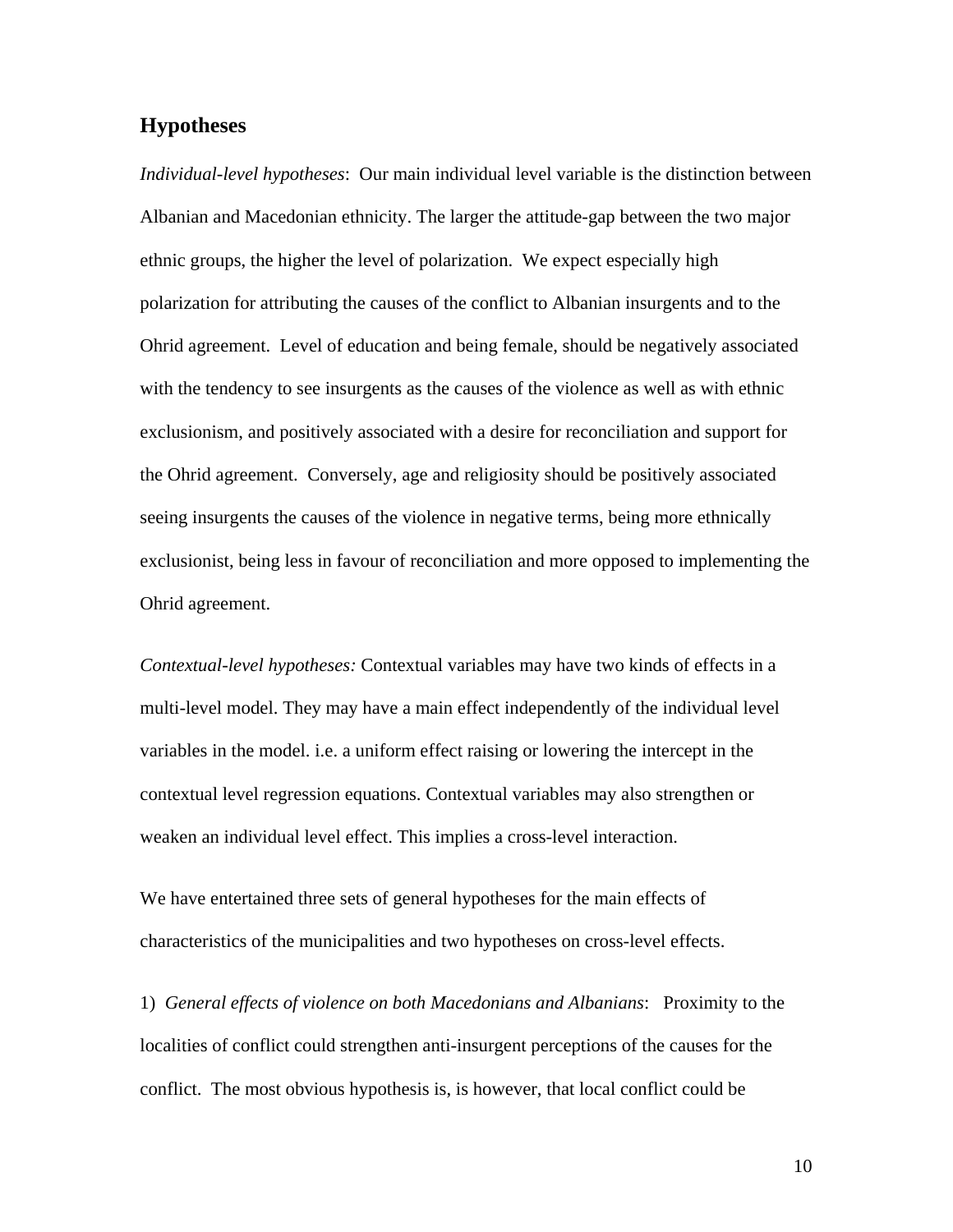expected to discourage persons of both ethnicities from believing that ethnic integration is possible or desirable and discourage them from desiring ethnic reconciliation. Violence might have decreased trust and support in the Ohrid agreement.

2) *Effects of the ethnic composition of the municipality:* The Ohrid agreement increases local autonomy and bases representation on ethnic composition. So, the most obvious hypothesis here is that the greater the percentage Albanian, the greater the support of the Ohrid agreement by local Albanians, and to an even greater degree, the greater the opposition of ethnic Macedonians. We expect areas which are more ethnically homogeneous, either way, to be less supportive of ethnic integration and reconciliation. Finally, areas with greater percentages of Albanian would be less inclined to support the view that the conflict is mainly caused by insurgents.

#### 3) *Effects of indicators of the level of development, cosmopolitanization, and*

*modernization of the area*: We expect that municipalities with larger cities, higher levels of average education, and a larger composition of managers and professionals, will have greater tendency to support ethnic reconciliation and accept ethnic integration, will be more likely to support the Ohrid agreement, and will be less likely to see the reasons for the conflict in very negative terms.

4) *Effects of violence on Macedonian – Albanian attitude gap*: We expect local violence to have a polarizing effect, increasing ethnic group differences in perceptions and attitudes. Albanians are expected to be far less inclined to blame the insurgents for the violence than the Macedonians, and these ethnic group differences are expected to be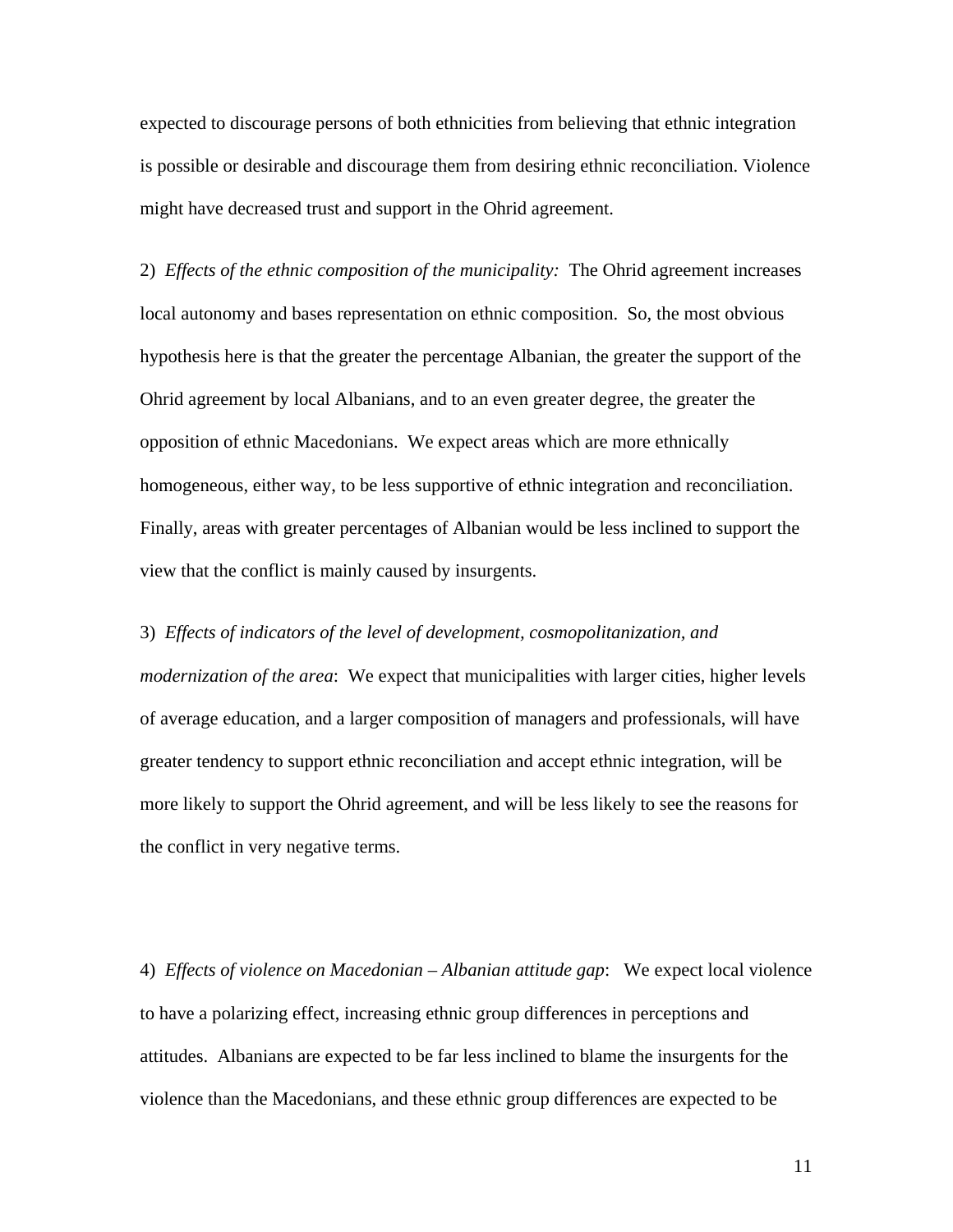larger in the areas in proximity to violence. Since the Ohrid agreement was widely seen as an Albanian victory, we expected ethnic differences in attitudes toward the agreement to be greatest in areas of conflict. Another possibility is that in those areas which were occupied by the insurgents and bombarded by government forces, the Albanian inhabitants had a closer view and very different attachment to the insurgents than did the Macedonians in the same municipality. Furthermore, being subjected to that village bombardment local Albanians could have greater suspicion of ethnic integration, less desire for reconciliation, and less trust in the Ohrid agreement, perhaps favouring instead, partition of the country and possible reunification with Albania and Kosovo.

5) *Effects of ethnic composition on the Macedonian – Albanian attitude gap*: The reasoning is quite parallel to the effects of proximity to violence. We expect the attitude gap, or polarization to be positively related to the percentage of Albanians in the municipalities. Ethnic heterogeneity will dampen the polarization, ethnic homogeneity will maximise polarization.

### **Data and Variables**

The data used in these analyses are from the three Macedonian surveys conducted by the South-East European Social Survey Project (SEESSP), during November – December 2003. These surveys involved two independent samples of 1,018 and 1,019 respondents each, selected from the population of all adults living in Macedonia, and a supplemental sample of an additional 556 ethnic Albanians. The first two general samples were based on stratified multi-stage cluster sampling designs. The supplementary sample of ethnic Albanians involved a similar design, but was limited to predominantly Albanian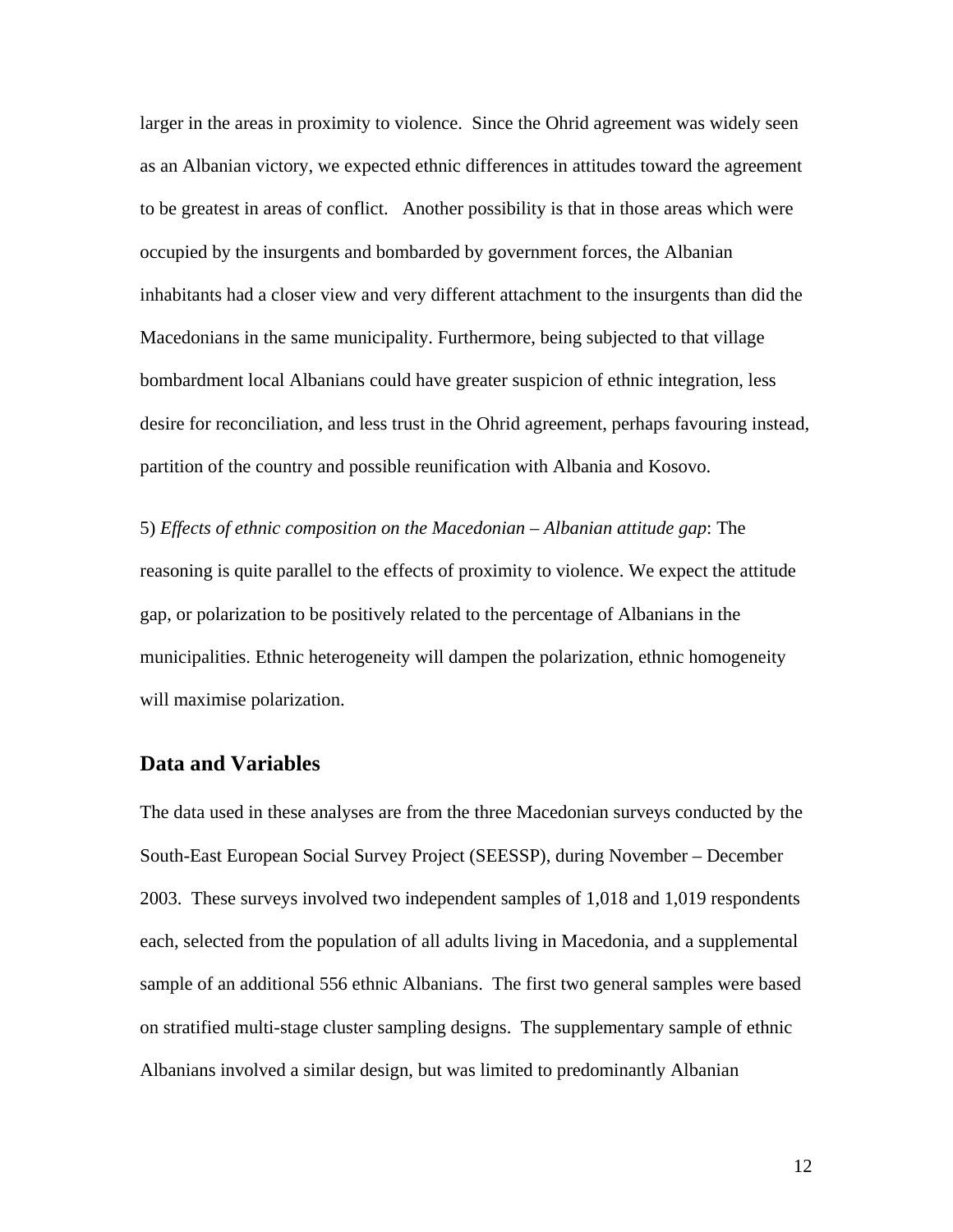municipalities and neighbourhoods, and to Albanian respondents. The relatively high level of residential segregation across settlements and urban neighbourhoods made this selective sampling relatively easy and representative.

 The first sample of respondents was administered a questionnaire version "A," the second sample was administered questionnaire "B," and the supplementary Albanian sample was administered only questionnaire "B." Approximately half of the questionnaire items were "core questions," identical in both questionnaires, while other questions were only asked in either A or B. In the present paper, all analyses are based on core variables, and hence we are able to pool together cases from all three samples. The first two general samples resulted in a combined sample of 2037, in which 1588, 78 percent, of respondents were ethnic Macedonians or "others, while 449, 22 percent, were ethnic Albanians.

These percentages approximate the most recent census-based estimates of the relative sizes of these sub-populations, based on the census of 2002. Adding the supplemental sample of ethnic Albanians provides a total sample of 1005 Albanians for comparisons to the 1588 ethnic Macedonians. In our analyses, pooled estimates for Macedonia as a whole are based on down-weighting the Albanian cases to produce the correct relative sizes of both ethnic categories in the Macedonian population. Direct comparisons of ethnic Macedonians and Albanians, and analyses of each group separately, use cases from all three samples given equal weights. We also use weights for minor corrections for the distributions of age and sex for each group.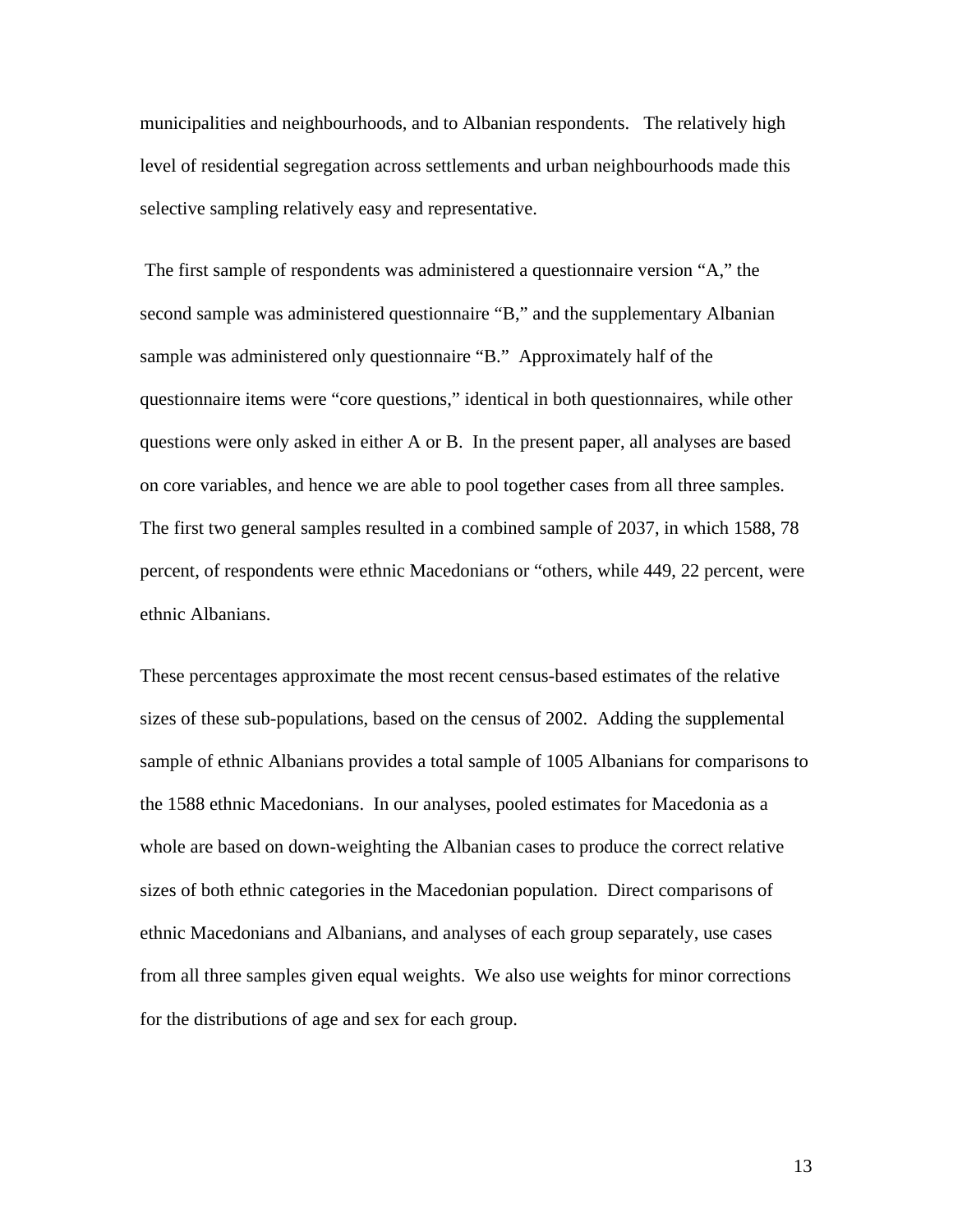Our multi-level analyses involve three levels: First, that of the individual respondents; second, the lowest - level sampling clusters, and third, municipalities. The data gathering project was designed for multi-level analysis from the beginning. For this reason, the sample design was based on a compromise between desires to minimize individual-level standard errors and to also have  $6 - 8$  respondents in each of the smallest geographical clusters for the purpose of analyzing those clusters as a level of analysis. From the standpoint of cost versus minimizing sampling error, this is a slightly larger number of respondents per cluster than we would have chosen for an individual-level analysis, and a smaller number per cluster than is most desirable for the multi-level analyses.

The sampling clusters involve every fourth household in a walking pattern from random starting points within municipalities. There are 450 clusters in the data. So, the cases in the same unit on this level are in the same small neighbourhood in a city, in the same section of a village in the countryside. In these surveys, all of the sampling clusters were ethnically homogeneous regarding the distinction ethnic Macedonian and others, as opposed to ethnic Albanian. This is primarily due to the high level of ethnic residential segregation. However, to a small degree, it was also due to the constraints of using ethnic Albanian interviewers and Albanian language questionnaires and interviews for Albanian respondents, and Macedonian interviewers and questionnaires for ethnic Macedonians and others. The fact that the clusters are homogeneous with regard to ethnicity means that we cannot test the difference in the effects of ethnicity across clusters. And, we do not have contextual measures on the level of clusters. We can and do include clusters as a second level of analysis so that we can contrast the variance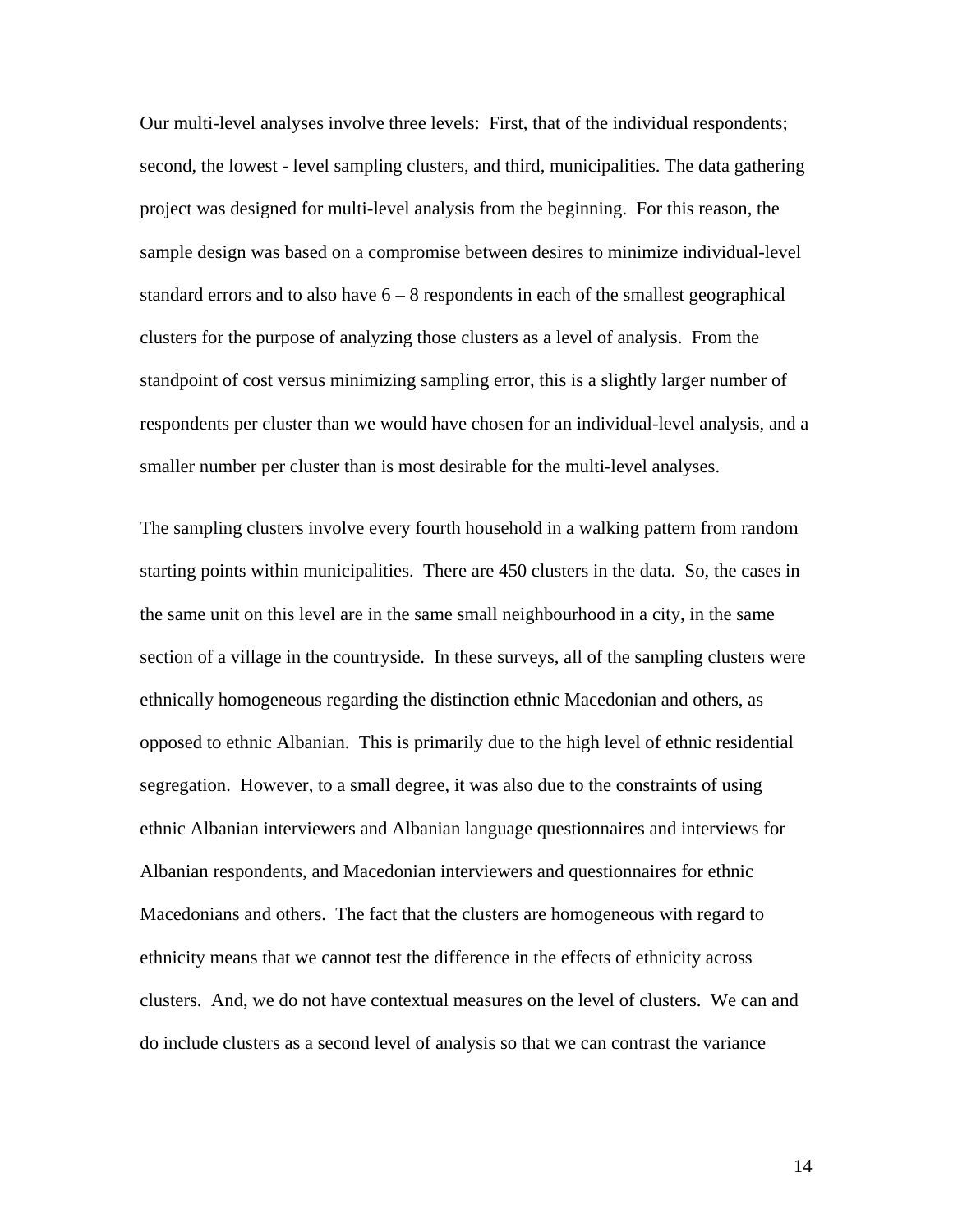across these small geographical units with both the variance across the larger municipal units, and the variance across individual respondents.

On one hand, it is worrisome that different translations of the items and different ethnic identities of interviewers may have accentuated the Macedonian – Albanian differences in responses. On the other hand, different-language questionnaires were absolutely necessary for a portion of the Albanian population; the level of inter-ethnic distrust in the country was so great that not using same-ethnicity interviewers was expected to introduce a greater bias and certainly greatly reduce the response rate.

In Macedonia, there were 123 "municipalities" at the time of the survey, and all territory was included in one municipality or another (see Figure 1). The SEESSP samples included 88 of these municipalities. In the last few months, plans for aggregating and redistricting municipalities to a total of 84 are being realized, and local elections for these new municipalities will take place in mid-March, 2005. Relatively rural municipalities could include several "settlements" or small towns and villages. The largest cities are comprised of several municipalities. The issue of the number, sizes, and boundaries of municipalities has been extremely important in Macedonia, because the Ohrid agreement grants much autonomy to municipalities, and bases representation and hiring for civil positions on ethnic quotas based on municipal ethnic composition.

There is one additional geographical unit which is included in some of our analyses as a dummy variable. That is a distinction of seven "regions" in Macedonia. These are displayed in Figure 2. Based on both initial hypotheses and exploratory analyses, we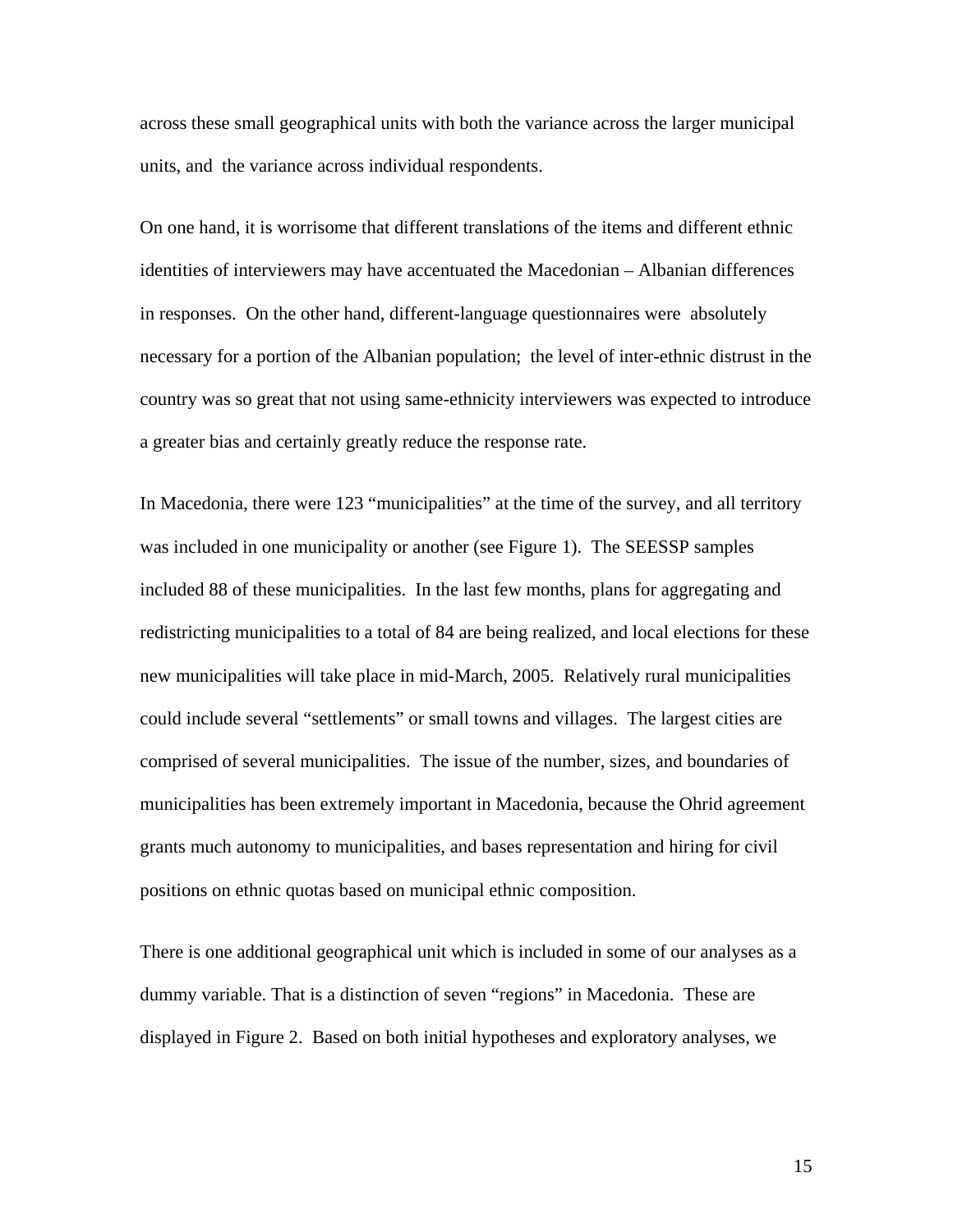group these regions into a dichotomous distinction between two sets of regions, namely Skopski and Poloski, versus the other five regions.

At the level of the gathering of information from respondents, all of the interviews were face-to-face using professional interviewers. The interviews were conducted at the respondent's homes, and most lasted 60 – 90 minutes. There were both Macedonian- and Albanian-language versions of the questionnaires. In nearly all cases, the ethnicity of the respondents could be anticipated, allowing employing an interviewer of the respondents' nationality, and using the most appropriate language version of the questionnaire. In these analyses, all of the variables to be predicted were based on individual or summed Likert scale items where the possible responses were "strongly agree," "agree," "neither agree nor disagree," "disagree," or "strongly disagree."

In this paper, four scales are used as indices of the four aspects of opinion in which we are interested. The first is the respondent's perception of the causes for the violence in the civil struggle in Macedonia (PCAUSES). This issue is by far the greatest divide between Albanian and Macedonian Macedonians in the questions in these surveys. The second is a scale of "ethnic exclusionist" attitudes (ETHNICEX). The third is the respondent's wish to reconcile and build relations with members of the other ethnic groups in the country (ETHNICREC) . The fourth is the respondent's attitude toward the Ohrid agreement (OHRID).

The first issue, perceptions of the cause of the violence (PCAUSES), is an additive scale based on the mean response to three questions:

1. The essence of the conflict from the beginning of 1999 through today is being provoked by criminal groups who want disorder so that they can do whatever they want.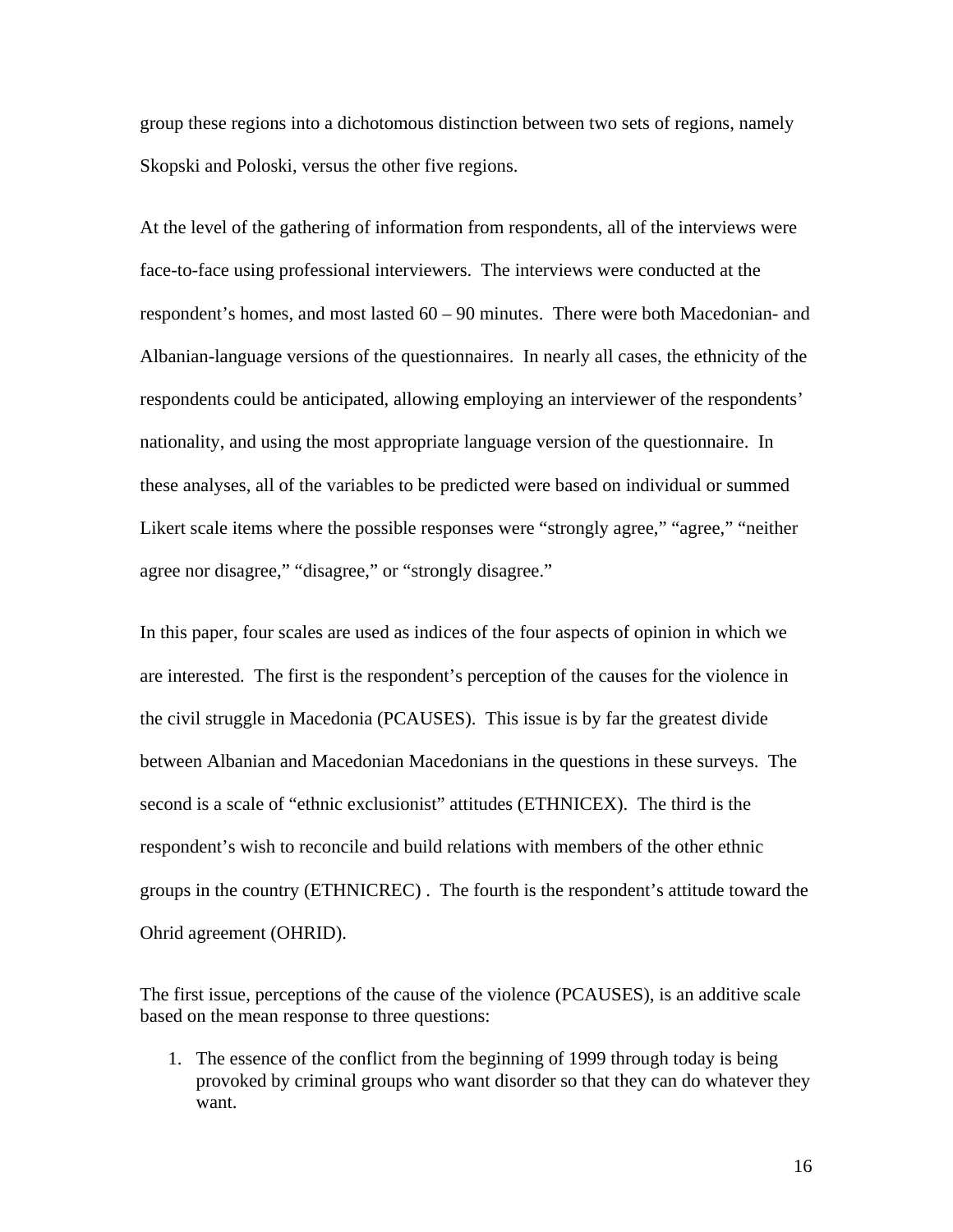- 2. The interests and influence of other countries have for the most part provoked the conflict from 1999 until today.
- 3. The essence of the conflict from 1999 though today has been provoked and influenced by Albanians who have not lived in Macedonia for long.

A high value on this scale indicates agreement to these statements, a 5 indicating the greatest degree of agreement, a 3 indicating a neutral position, and a 1 indicating the greatest degree of disagreement. Various approaches were taken to forming scores for this scale, as for the other scales in indicators in these analyses, based on nonmetric rescaling of responses and non-metric factor scores. None of these resulted in significantly different results. An exploratory factor analysis of these four items results in a solution with only one significant factor, accounting for 75% of the variance. As additive scale, Cronbach's alpha for these items was .84.

The second issue is whether respondents show "ethnic exclusionist" attitudes: attitudes that indicate distrust or dislike of social integration among nationalities. This issue is analyzed through an ethnic exclusionist attitude scale based on four Likert items:

- 1. Nationally mixed marriages must be more unstable than others.
- 2. Men can only feel completely safe when the majority belongs to their nationality.
- 3. Among nations it is possible to create cooperation, but not full trust.
- 4. It would be best for Macedonia if those belonging to one ethnic group lived in ethnically pure territories.

The scale based on these items (ETHNICREC) is based on the mean response for the four items, with high values indicating agreement. Scales based on these items have also been used in the surveys for other South East European countries in the SEESSP project, and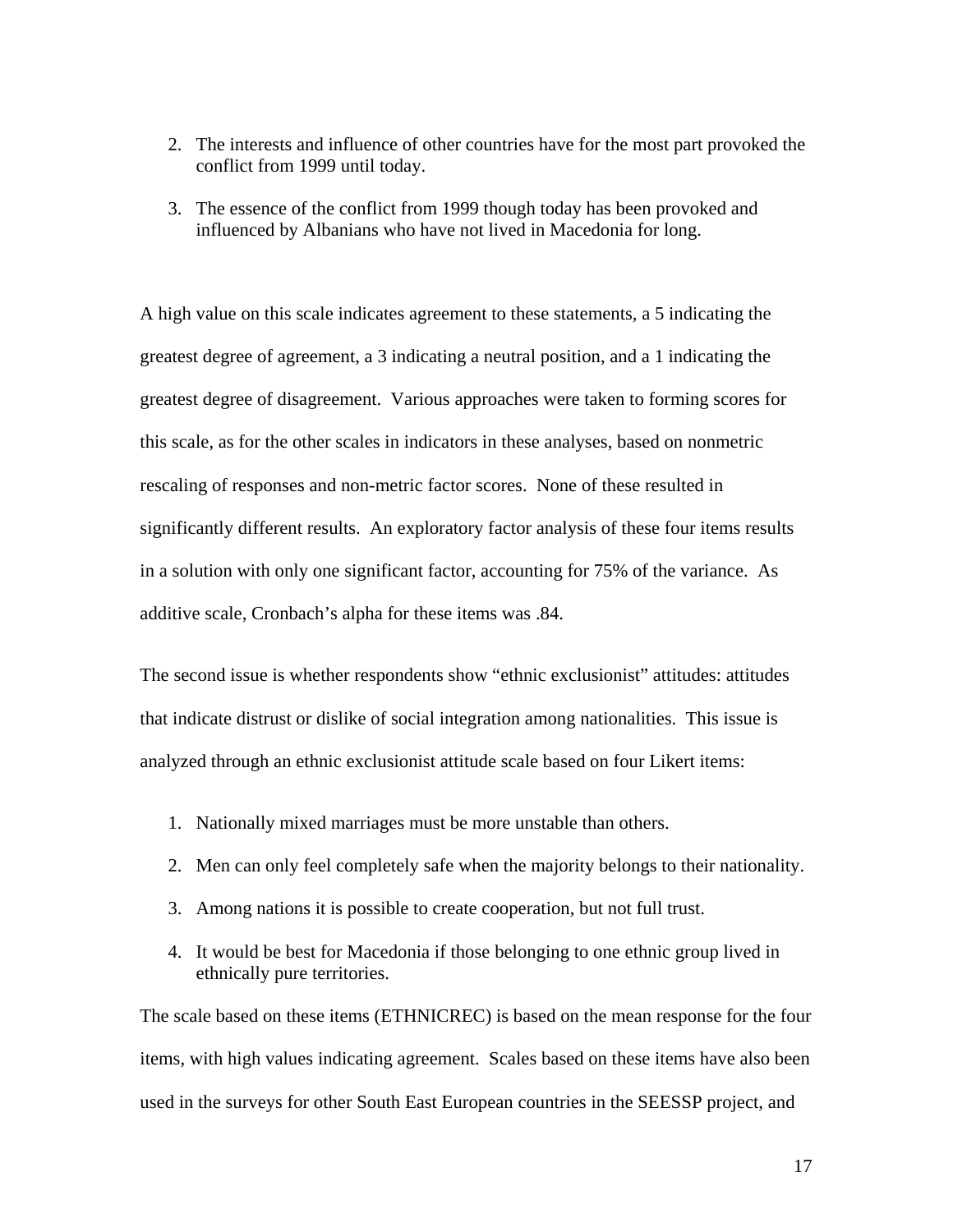also in earlier surveys in former Yugoslavia in 1989, as well as in a Croatian survey in 1997. The items clearly form one factor in both Macedonia and in the other SE European countries. This factor accounts for 48 percent of the variance in the items. Cronbach's alpha for the additive scale is .63.

The third issue is the degree to which respondents express a desire or willingness to improve relations with the other nationalities in Macedonia. We measure this with a simple average score based on only two items:

- 1. I have friends among other nationalities in Macedonia and want to improve my personal relations with them.
- 2. Now is the time for members of our nationality to improve relations with other nationalities in Macedonia.

For this scale of two items, higher values indicate a willingness to *improve* relations with the other nationalities. These two items are correlated by  $r = .44$ 

The final issue we include in our analyses is the respondent's agreement or disagreement with implementing the terms of the "Ohrid agreement: "Quick implementation of the framework agreement is the key to solving the problems of Macedonia".

As discussed earlier, our analyses employ predictor variables only at the first and third levels. As individual-level predictors, we introduce the respondent's ethnic identity, age, gender, level of education, and frequency of attendance at religious services. Most of the previously published studies of attitudes toward nationalism and ethnic tolerance in the successor states of former Yugoslavia have involved Croatia ([Massey, Hodson, and](https://www.researchgate.net/publication/227919751_Nationalism_Liberalism_and_Liberal_Nationalism_in_Post-War_Croatia?el=1_x_8&enrichId=rgreq-55020dd95b536b84a4cc91a46a95aa62-XXX&enrichSource=Y292ZXJQYWdlOzI1MjY1MDg1MjtBUzozMTczOTQ1NDU3NzQ1OTlAMTQ1MjY4NDE2NDk4Nw==) [Sekulic, 2003](https://www.researchgate.net/publication/227919751_Nationalism_Liberalism_and_Liberal_Nationalism_in_Post-War_Croatia?el=1_x_8&enrichId=rgreq-55020dd95b536b84a4cc91a46a95aa62-XXX&enrichSource=Y292ZXJQYWdlOzI1MjY1MDg1MjtBUzozMTczOTQ1NDU3NzQ1OTlAMTQ1MjY4NDE2NDk4Nw==)). But, there are a number of studies based on all-former-Yugoslav survey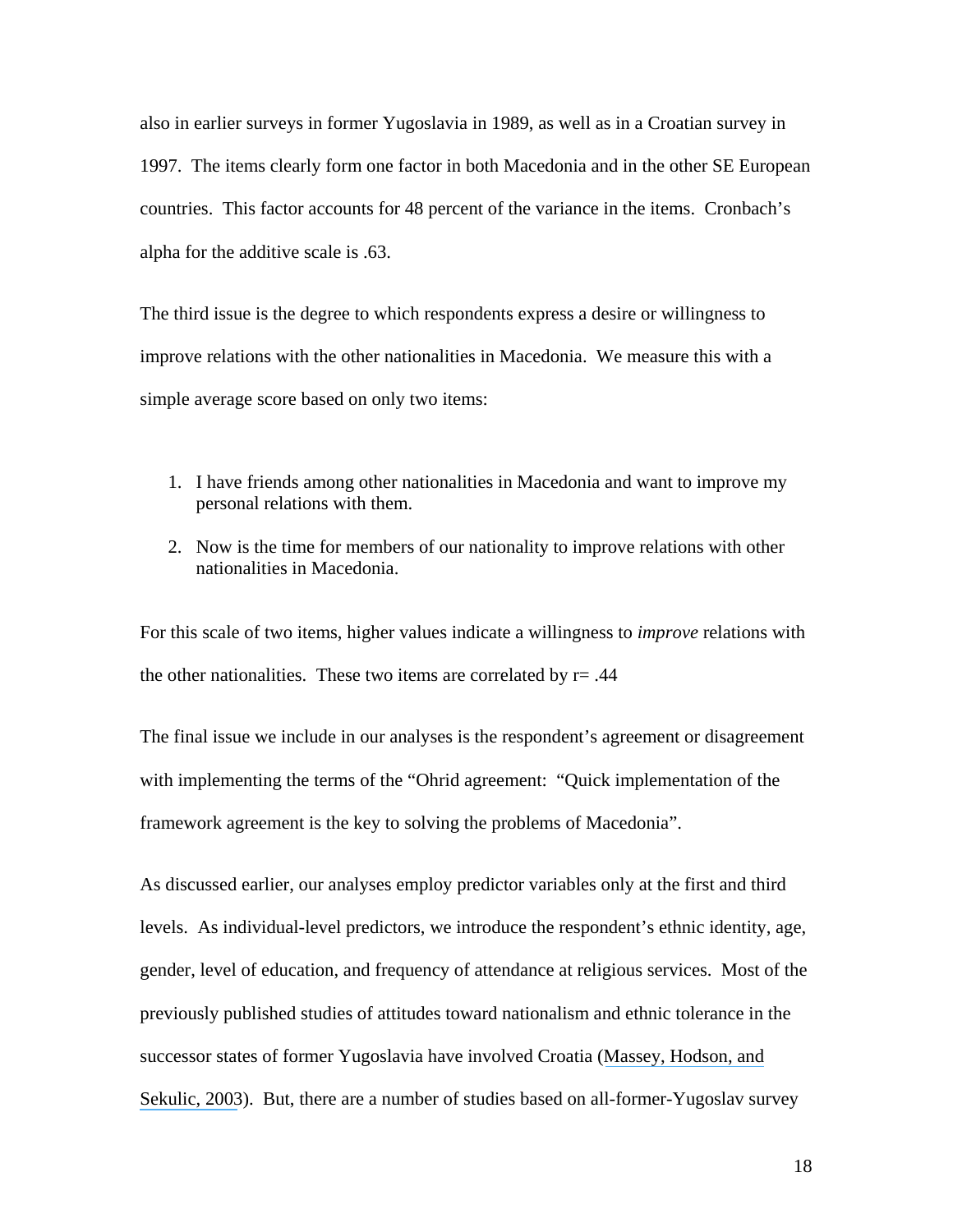data from 1989, just prior to the break-up of this state (Hodson, Sekulic, and [Massey,](https://www.researchgate.net/publication/249175234_National_Tolerance_in_the_Former_Yugoslavia?el=1_x_8&enrichId=rgreq-55020dd95b536b84a4cc91a46a95aa62-XXX&enrichSource=Y292ZXJQYWdlOzI1MjY1MDg1MjtBUzozMTczOTQ1NDU3NzQ1OTlAMTQ1MjY4NDE2NDk4Nw==) [1994;](https://www.researchgate.net/publication/249175234_National_Tolerance_in_the_Former_Yugoslavia?el=1_x_8&enrichId=rgreq-55020dd95b536b84a4cc91a46a95aa62-XXX&enrichSource=Y292ZXJQYWdlOzI1MjY1MDg1MjtBUzozMTczOTQ1NDU3NzQ1OTlAMTQ1MjY4NDE2NDk4Nw==)[Massey, Hodson, and Sekulic, 1999](https://www.researchgate.net/publication/271690227_Ethnic_Enclaves_and_Intolerance_The_Case_of_Yugoslavia?el=1_x_8&enrichId=rgreq-55020dd95b536b84a4cc91a46a95aa62-XXX&enrichSource=Y292ZXJQYWdlOzI1MjY1MDg1MjtBUzozMTczOTQ1NDU3NzQ1OTlAMTQ1MjY4NDE2NDk4Nw==)). In these studies, one of the strongest predictors of nationalism and ethnic intolerance was religiosity, indexed by attendance of religious services.

These previous studies in the region have also shown weaker, but significant effects of other individual-level variables on ethnic intolerance. The level of completed education generally has had a negative effect on ethnic intolerance, younger persons are more tolerant than older persons, and females are generally more tolerant than males. We have also examined the importance of urban versus rural residence, as well as the size of the settlement, as individual-level variables. Earlier studies have also shown that, understandably, persons in ethnically mixed marriages, or with ethnically mixed parents, are more tolerant. In this study, we have not included these attributes, because marriages between ethnic Albanians and Macedonians are very rare.

Finally, but as we shall see, most importantly in Macedonia, there is the issue of the ethnic identity, or "nationality," in an ethnic sense, of the respondents. Studies of allformer-Yugoslavia in 1989 show that at that time, ethnic Albanians, especially in Kosovo and Macedonia, had particularly strong ethnic exclusionist attitudes. We are interested in how the evolution of the conflict in Macedonia, in combination with older cultural divisions, led to Macedonian-Albanian differences in the attitudes toward the four issues examined here. In these analyses, we use a dichotomous variable for ethnicity, contrasting having a self-identified ethnicity as Albanian or not. The other category consists predominantly, but not exclusively of ethnic Macedonians. Excluding the small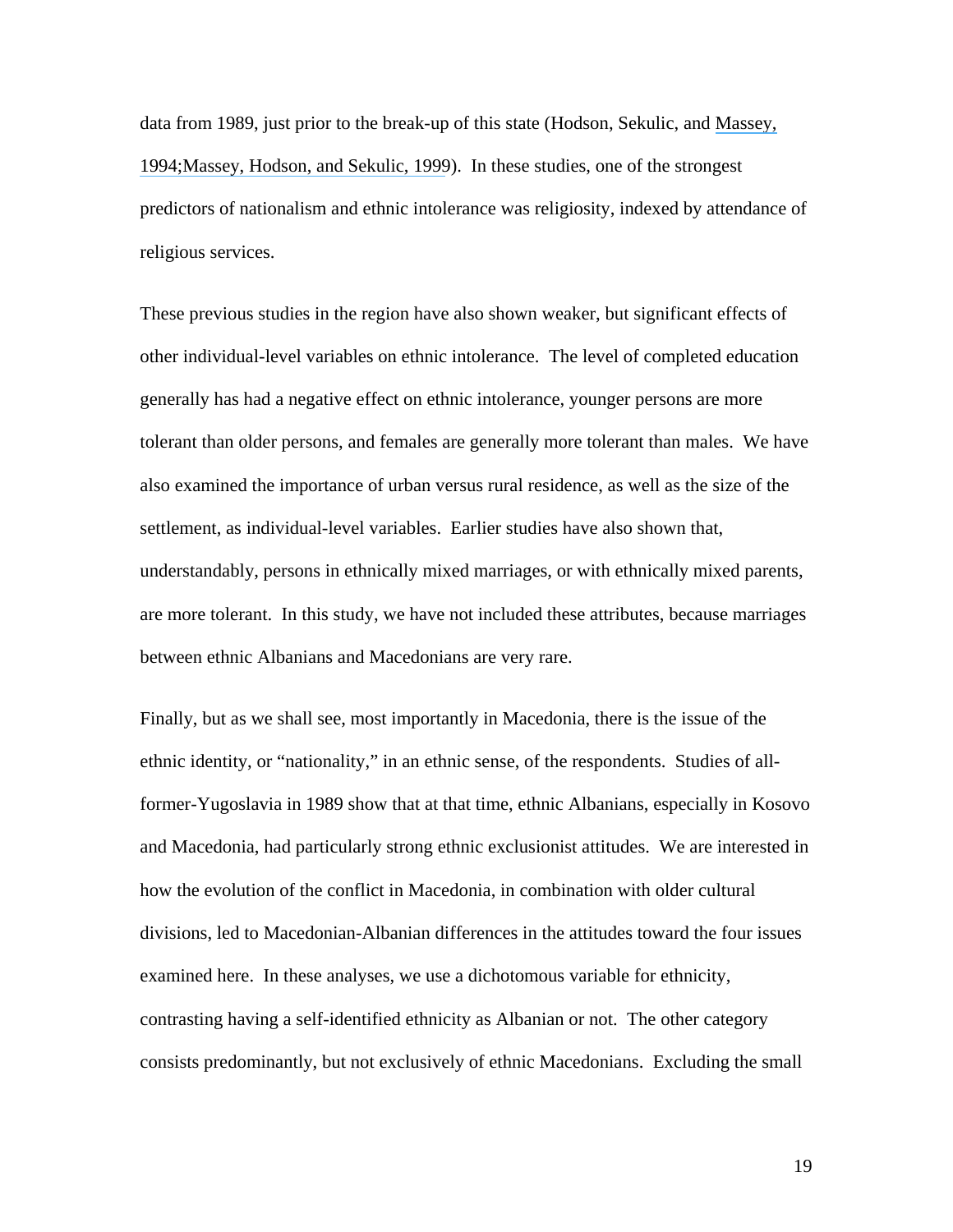number of respondents of other ethnic identities (Turks, Serbs, Bosniaks, Gypsies, Vlachs, and others) makes no difference in the conclusions.

On the third level, we examine the effects of several municipality-level contextual variables: the percentage of the municipal population which is ethnic Albanian; whether the municipality was part of the capitol and largest city, Skopje; whether or not there were serious incidents of ethnic violence in the municipality or a neighbouring municipality during the period of civil strife 2001-2002; whether the municipality bordered Kosovo; a regional division between a core area of insurgent strife contrasted with peripheral areas of conflict and those municipalities away from the areas of violent conflict; the percentage of secondary school graduates, as well as university graduates in the municipality; and the percentages of the local population employed in the "service class." Many of the contextual variables turned out to be inconsequential, and we only report coefficients for those that were theoretically most important and/or significant in fact.

#### **The Three-Level Model Employed in the Analyses**

The multi-level model employed in the analyses can be summarized as follows:

We assume a three level hierarchical model where about 2500 individual respondents constitute level 1, the about 450 sample points constitute level 2 and the 88 municipalities represented in our sample make up level 3. It is important to incorporate this data structure into the statistical model. This leads to the choice of multilevel models to be analyzed by the Mlwin software (Rasbash et al. 2004). This type of software allows us to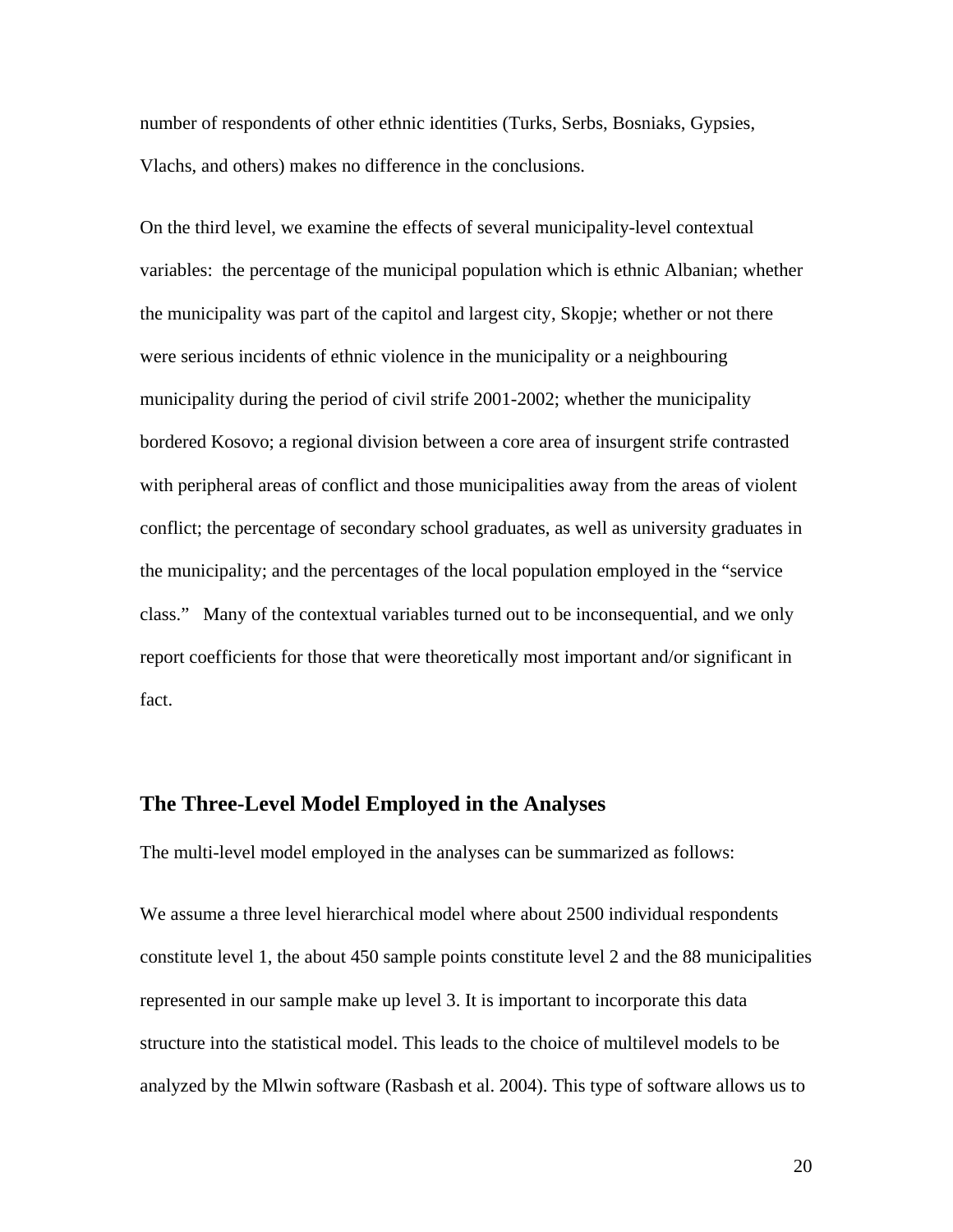introduce x-variables at various levels and return estimates with correct standard errors for level 2 and level 3 variables.

In this paper several models will be presented. The simplest model is the null model, a variance component model that is used to decompose the variance in the dependent variables into variation at the three levels. This is our model 0. It may be presented in equations for each level:

$$
Y_{ijk} = \beta_{0jk} + v_{0k} + u_{0jk} + e_{ijk}
$$

For levels two and three:

$$
\beta_{0jk} = v_{0k} + u_{0jk}
$$

The "i" subscript represents respondents, the "j," sample points, and the "k" subscript represents municipalities. In multilevel models, there are two types of parameters to be estimated: fixed coefficients, i.e. only the regression constant in the above model, and random terms, which are variance components corresponding to the three remaining terms in the model. The regression constant in this model is simply the overall mean of the dependent variable. It has subscripts both for the sample points and the municipalities, showing that it may vary among both type of contexts. The last term is the individual level residual, quite parallel to the residual in an OLS regression except for the two extra subscripts. The two remaining terms are the level three residual and the level 2 residual. We assume that residual terms within a level may be correlated, but that residuals are uncorrelated across levels. The covariance matrix involving these terms will also be estimated in a multilevel analysis. This will allow us to estimate the intra-class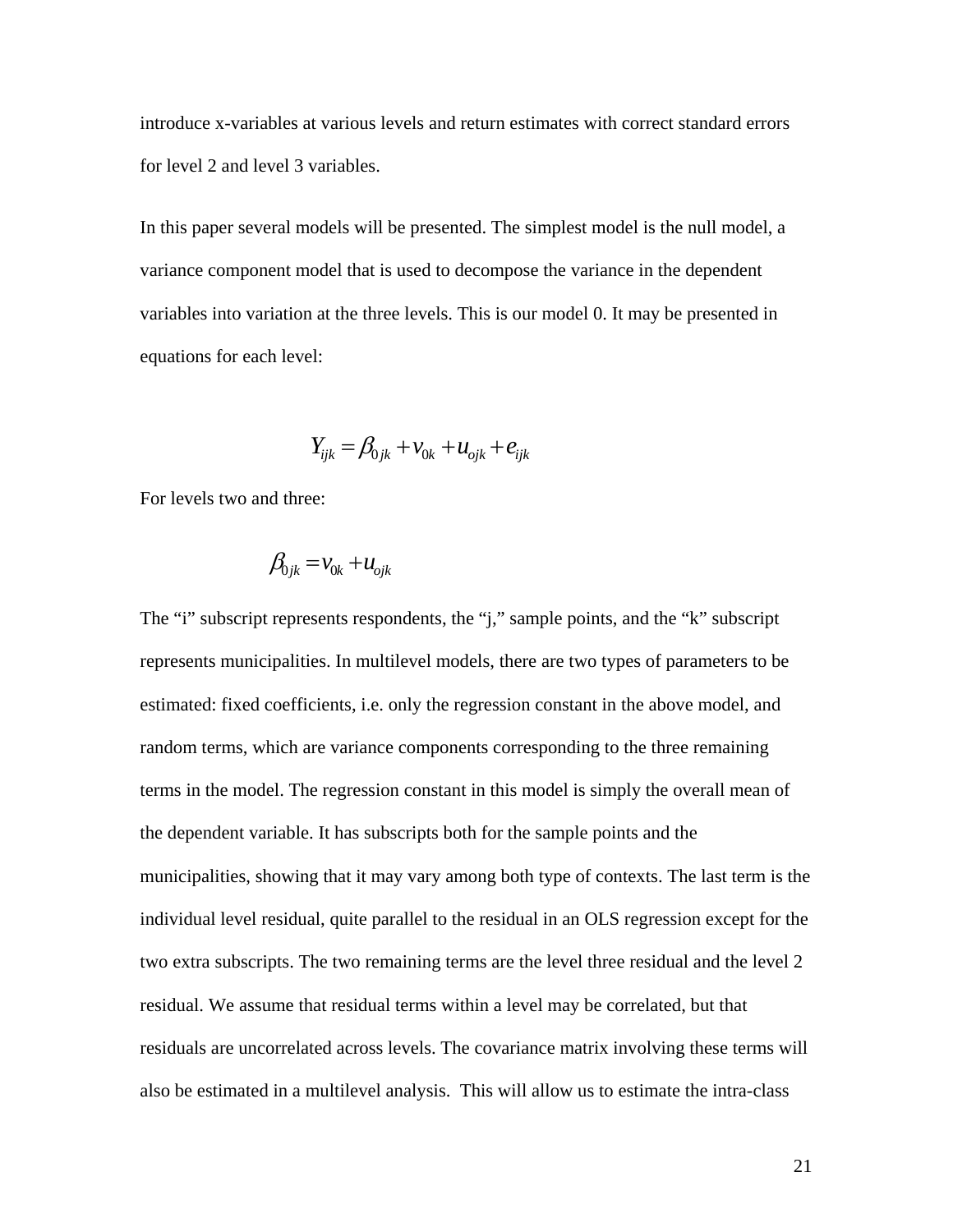correlations, showing how much of the variation in the dependent variables occurred among the sample points and among the municipalities.

Model  $1 - 4$  are random coefficient models, i.e. we allow at least one of the predictorvariables to have coefficients that may vary across the contexts. Model 1 has this structure:

$$
Y_{ijk} = \beta_{0jk} + \beta_k X_{ijk} + v_{0k} + u_{0jk} + v_{ik} + e_{ijk}
$$

$$
\beta_{0jk} = v_{0k} + u_{0jk}
$$

$$
\beta_{1k} = v_{0k}
$$

In this model, we let one regression coefficient be random among the municipalities. In principle we could also let it be random across sample points. However, in our analyses, we only model random slopes for the effects of ethnicity; and, in our data, we cannot do this for the second level, because, as mentioned earlier, the second-units are homogeneous with regard to ethnicity. To present the more complex models 2-4 in an economic manner, the notation will be somewhat changed: the  $\alpha$  represent the regression constant, the **X** is a vector of individual level regressors, the **Z** represents the sample point regressor, and **W** a vector of municipality characteristics. Now the **v** represents a covariance matrix of the residual terms at the municipality level.

$$
Y_{ijk} = \alpha + \beta X + \gamma Z + \delta W + v + u_{ijk} + e_{ijk}
$$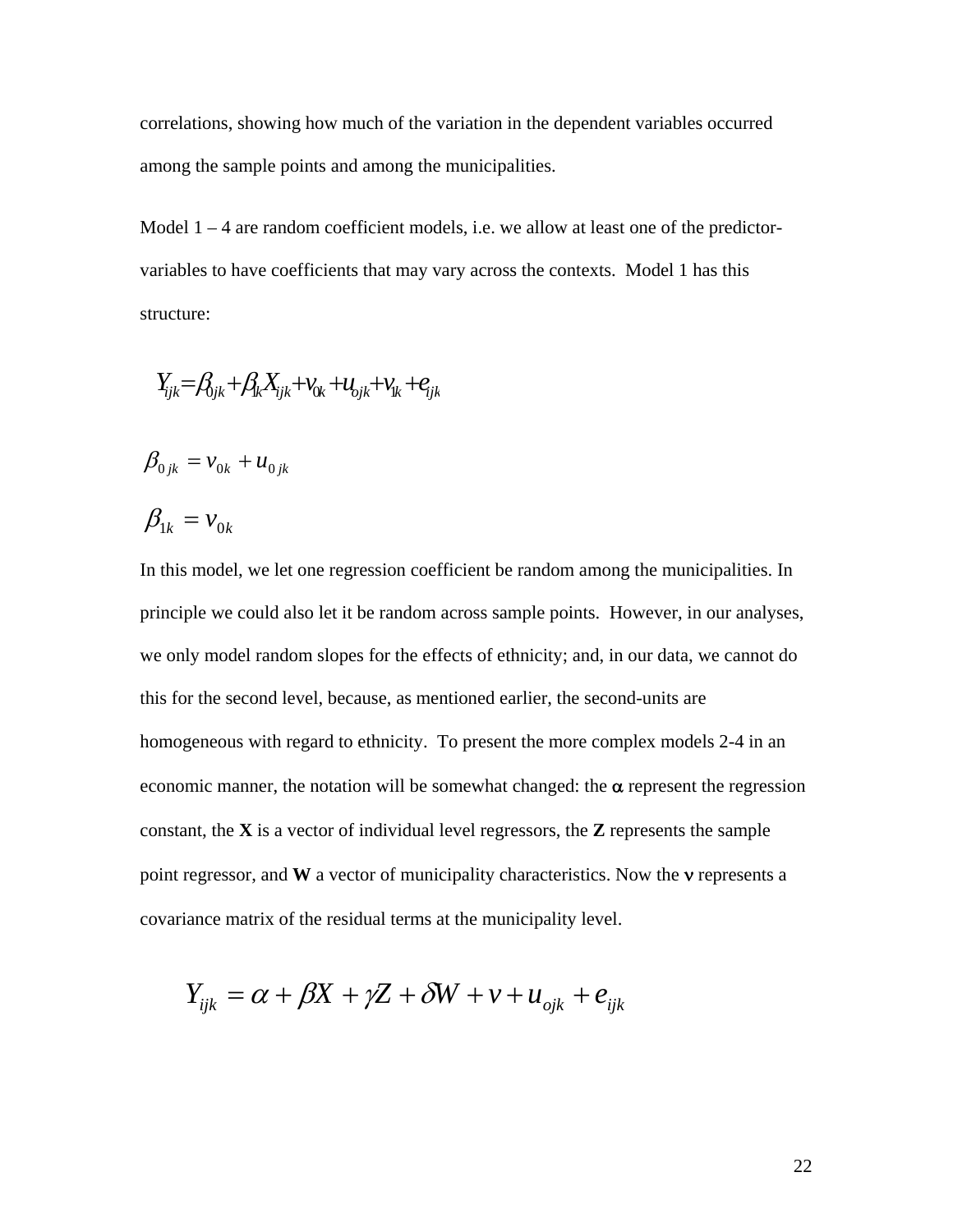#### **Results**

The basic descriptive statistics for the variables used in these analyses are displayed in Table 1. The first issue in our multi-level analyses is the question of how much the variation in these attitudes is based on geographical units. Table 2 displays tests of the variation in means for the four dependent variables of interest, and also in the effect of Albanian ethnicity across contexts. Very different patterns are seen for each of these variables.

Consider first the estimates from the null model, M0. For the variable perceptions of the causes of the violence (PCAUSES), we see that there is significant and considerable variation at all three levels, municipalities, clusters, and individuals. Indeed , there is more variation between municipalities (0.628) than between individuals within municipalities (0.342), and a substantial amount of variation at the cluster level as well (0.527). It is really quite unusual to see so much variance in such variables based on \*units such as municipalities. For the variables ETHNICEX and ETHNICREC, there is significant variation at all three levels, but clearly the individual level variation dominates. For the variable OHRID, there is significant and substantial variation at all three levels. The individual level is the most important (0.832), but the cluster (0.615) and municipality variation is also high (0.374).

Why is there so much variation at the municipality and cluster levels? The simplest bivariate correlations and OLS regressions make it very clear that there are huge differences between ethnic Macedonians and ethnic Albanians on these questions. To what extent are these municipality differences reflecting municipality differences in ethnic composition? The lower half of Table 2, for model M1, adds to the null model a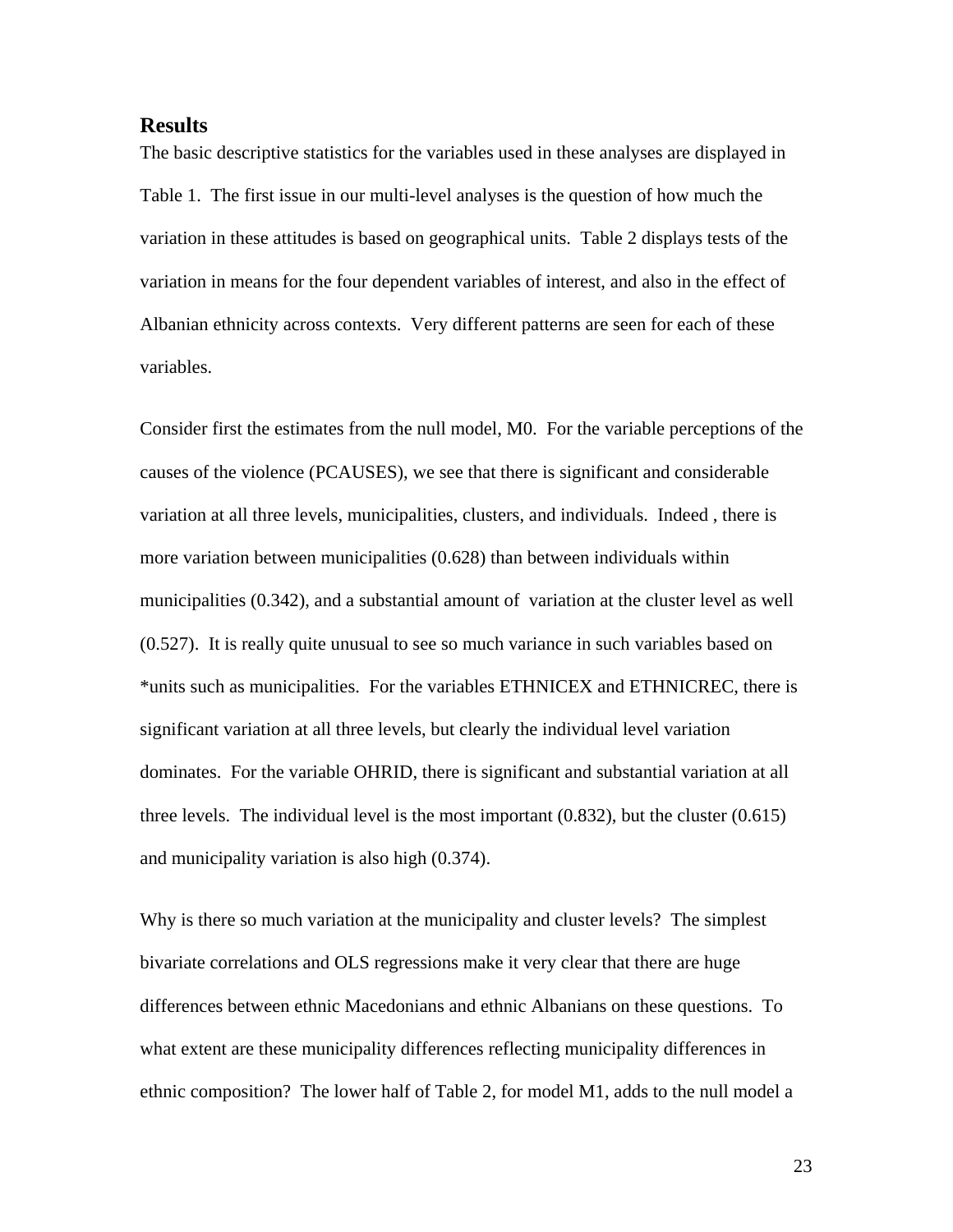variable for whether respondents are ethnic Albanians, as opposed to Macedonian and others. Considering the columns for perception of the causes of violence (PCAUSES), the first coefficient, (4.224) is the predicted mean for ethnic Macedonians, while the second coefficient (-1.714) is the difference in the mean for Albanians. Both effects are significant and substantial. The effect for being Albanian is by far the strongest of any of the predictor variables in these analyses.

The parameters for the random coefficients for PCAUSES indicate the following: the variance in intercepts across municipalities now falls to a trivial and insignificant level (0.012). The variation across municipalities in model M0 is mainly due to differences across municipalities in ethnic composition. The next coefficient (0.394) is the parameter for differences in the slopes, for the effect of being Albanian across municipalities. This effect is reasonably large and statistically significant. The level 2 coefficient for the variation in intercepts across clusters is also significant. Neighbourhood and village still matter. For level 1, the first coefficient (0.336) indicates significant individual-level variation for ethnic Macedonians. However, the second coefficient (0.010) indicates insignificant individual-level variation for ethnic Albanians.

The coefficients for the columns for the other three dependent variables in Model M1 of Table 2 are interpreted similarly, but with somewhat differing conclusions. For all of these variables, the fixed effect of being Albanian is substantial and statistically significant. In terms of the random coefficients, after the effect of introducing the variable for ethnicity, the variation in intercepts across municipalities drops to essentially zero and is only barely significant for ETHNICEX and OHRID. The variation in the slopes for the effect of being Albanian across municipalities is significant only for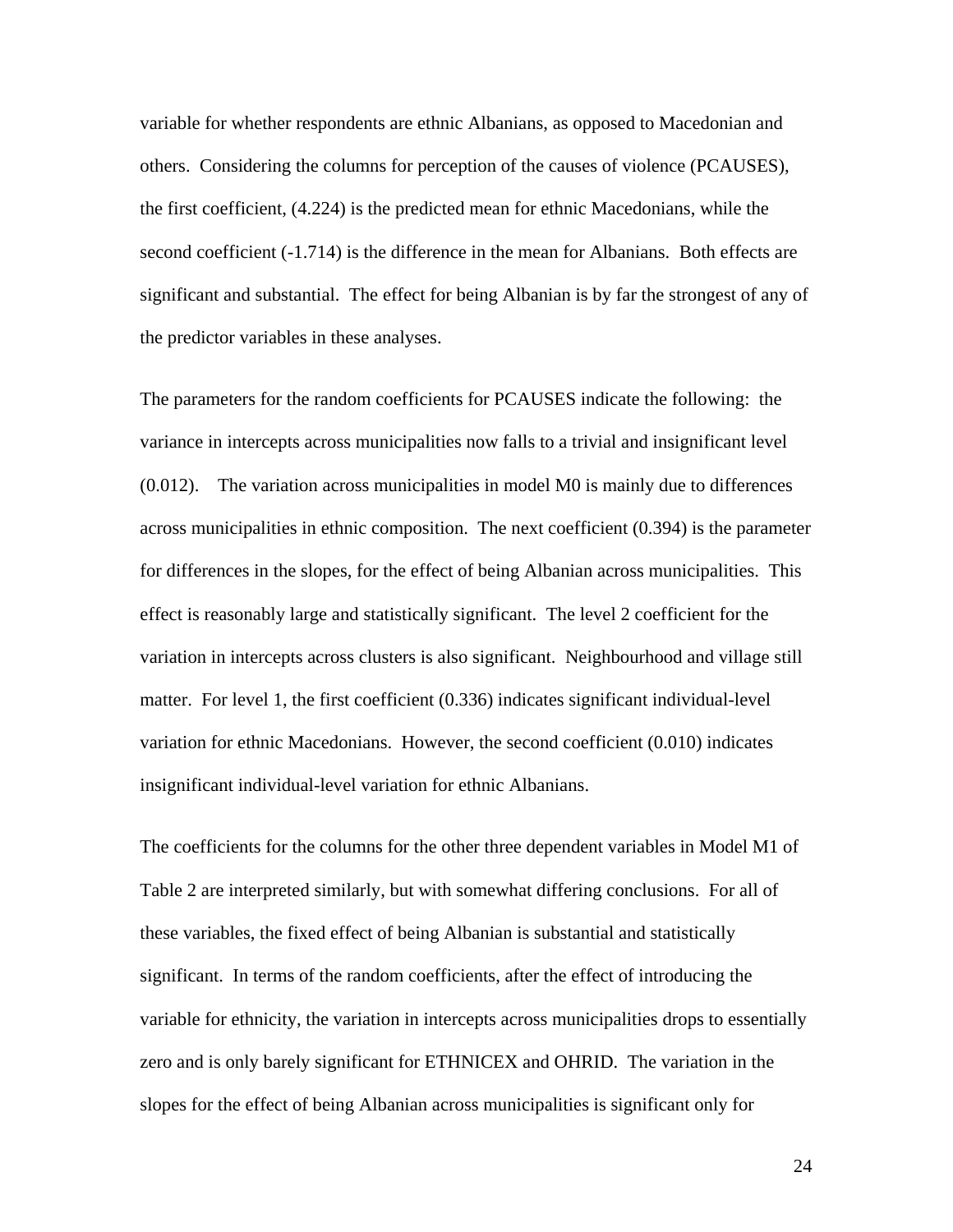PCAUSES and OHRID. There remains significant though moderate variation in intercepts across clusters for all four dependent variables. Because of the large differences in opinion between the Albanian and the Macedonians, our model also opens that the variance in the four dependent variables are heteroscedastic. The first variance component at the individual level measures the variation among Macedonians, whereas the second one taps the difference in individual level variation for Albanians. The latter difference is negligible PCAUSES and ETHNICREC, but substantial and statistical significant for ETHNICEX and OHRID.

Next, we next test models with additional predictor variables at the individual and municipality levels. Model 2 adds individual-level variables for age, gender, highest educational attainment, and frequency of attendance of religious services. The coefficients, variance components and fit statistics for Model 2, as applied to these four dependent variables, are displayed in Tables 3, 4, 5, and 6. These coefficients are quite small and mostly insignificant. There are no significant effects of attendance at religious services. The effect of gender is only statistically significant for ethnic reconciliation (ETHNREC), where its effect is negative. The effect of age is only significant for attitude toward implementing the Ohrid agreement, where it has a trivially small positive effect. Years of education does have significant effects on PCAUSES, ETHNICEX, and ETHNICREC, but not on OHRID. Higher levels of education do have a positive effect on the desire for ethnic reconciliation, and negative effects on ethnic exclusionism and perceiving that the violence was primarily due to criminal gangs, influence of other countries, and Albanians who have not lived very long in Macedonia. These conclusions about the magnitude and significance of these individual-level variables do not change as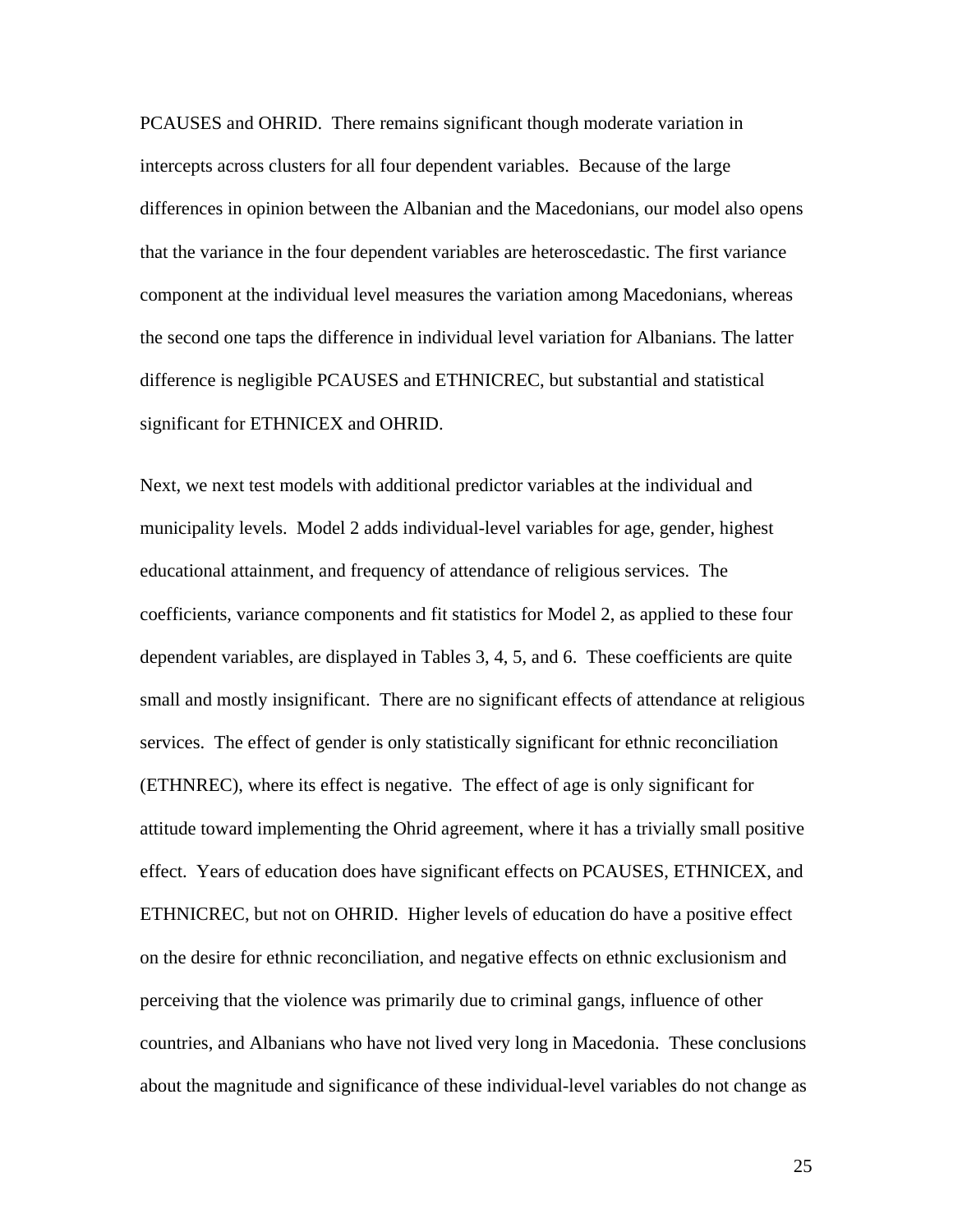level 3 predictors are added to the models. Given the weak effects of these variables, it is no surprise that the patterns of variance component coefficients are similar to those with Model 1.

The next model, Model 3, adds two level 3 attributes. First, a distinction between the two regions including Skopje and Tetevo, the core are of conflict, and the remaining regions. And, second, interaction between this dichotomous region distinction and whether or not the respondent was Albanian. The region variable alone was only significant for the scale of ethnic exclusionism, where it had a negative effect. The interaction between being Albanian and region was substantial, and positive, for perceptions of the causes of the violence. It had a significant positive effect on ethnic exclusionism and a significant negative effect on favoring implementation of the Ohrid agreement, but no effect on desire for ethnic reconciliation.

In our final model, Model 4, we add municipality-level predictors for the percentage of the municipality population that is Albanian. Also we add the dichotomous variable whether there were serious incidents of violence in the municipality, or a neighboring municipality, during the period of violent conflict. And, we add interaction effects for the effects of percentage Albanian and violence with the individual-level variable for being Albanian. None of these variables had significant effects on perceptions of the causes of the violence. There was a weak negative effect of the interaction between percentage Albanian and the effect of Albanian ethnicity on ethnic exclusionism. For the desire for ethnic reconciliation, there was a significant negative effect of the municipality having experienced episodes of violence. But, there was a positive effect of the interaction between violence in the municipality and being Albanian versus Macedonian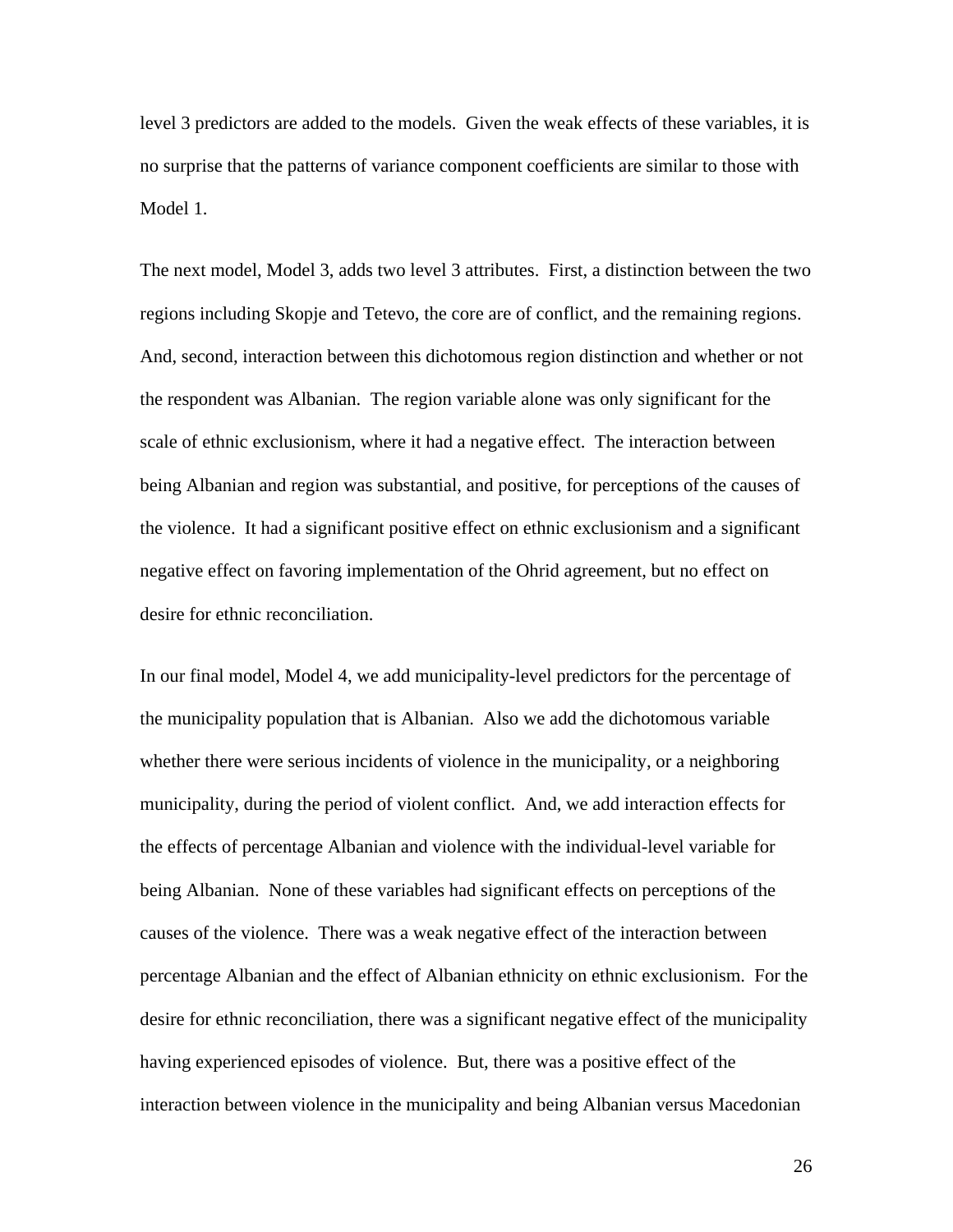on ethnic reconciliation. With regard to favoring rapid implementation of the Ohrid agreement, there was a significant negative effect of violence in the municipality.

#### **Discussion**

In the absence earlier studies of this kind in Macedonia closely following the period of conflict, we were quite uncertain what we would find. Needless to say, beginning our survey planning and organization in the Spring of 2001, at the very height of the conflict, we wondered if the escalation of the violence would lead to impossible conditions for conducting such a survey at all. When we found that we were fortunate and could field the survey in late 2003, the level of ethnic tension and distrust was so great that we wondered if respondents would openly express the divisions of opinion on the conflict that we and most experts believed existed. So, while we expected Macedonian-Albanian differences on questions such as those we investigated here, we were really not sure how strongly they would be expressed. Our first surprise, was that the data do indeed show a deeply polarized society, in which perceptions of the reasons for the civil strife are radically different. To a great extent, ethnic Macedonians indeed see the conflict as having been due to Albanian criminal gangs provoking disorder for their own ends, the influence of Kosovar Albanian guerrillas, and perhaps foreign interests including the US as well as Albanians from outside Macedonia. Ethnic Albanians are much more likely to see the guerrilla leaders as local and Macedonian national heroes, fighting for equality, fair treatment for Albanians, and local autonomy and representation.

This same ethnic Macedonian-Albanian polarization is also seen in the greater tendency of ethnic Albanians to express ethnically exclusionist attitudes, perhaps favoring equality and autonomy, but rejecting ethnic integration. Similarly, Albanians are less favorable to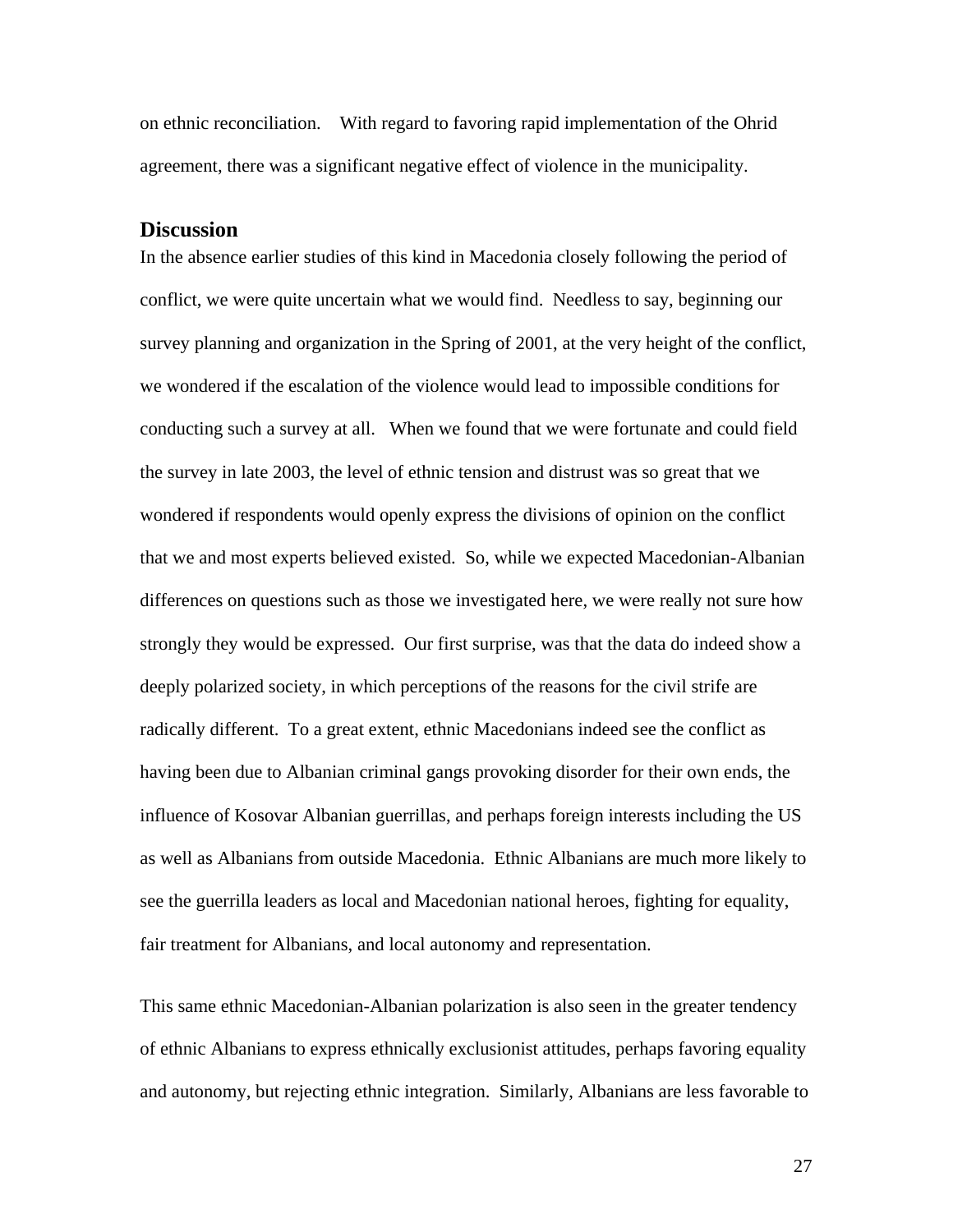ethnic reconciliation and improving cross-group ties. Naturally, ethnic Albanians are much more favorable to rapid implementation of the terms of the framework agreement.

On these issues, the ethnic polarization seems, for now at least, to have squeezed out the possibility of much within-group variation based on age, sex, education, and religiosity. These Macedonian surveys were conducted simultaneously with the South-East European Social Survey (SEESSP) surveys in Croatia, Bosnia and Hercegovina, Montenegro, Serbia, and Kosovo. Our preliminary analyses of questions on ethnic reconciliation and exclusionism in these countries shows a very different set of relationships. In particular, the within-nationality differences in the effects of religiosity, age, gender, and education are much more significant in Croatia and Bosnia and Hercegovina than in Macedonia. There may be many possible reasons for this, among them are the recency of the end of active warfare, whether the "nation-state" issues remain uncertain or unresolved, and the history of the quality of ethnic integration and equality for particular groups and regions within former Yugoslavia. Perhaps, if trust and cooperation improve in Macedonia, we will see increasing variation within ethnic groups in attitudes toward the conflict, reconciliation, and the means of conflict resolution.

Apart from nationality, the only consistently significant individual level predictor for the four issues we have examined here is years of completed formal education. While education did not have significant effects on support for the Ohrid agreement, it did have a negative effect on ethnic exclusionism, a positive effect on favoring ethnic reconciliation, and a negative effect on seeing the conflict as mostly due to criminal gangs and outside influence. The random coefficients indicate that for all four of these dependent variables, there was more individual-level variation for ethnic Macedonians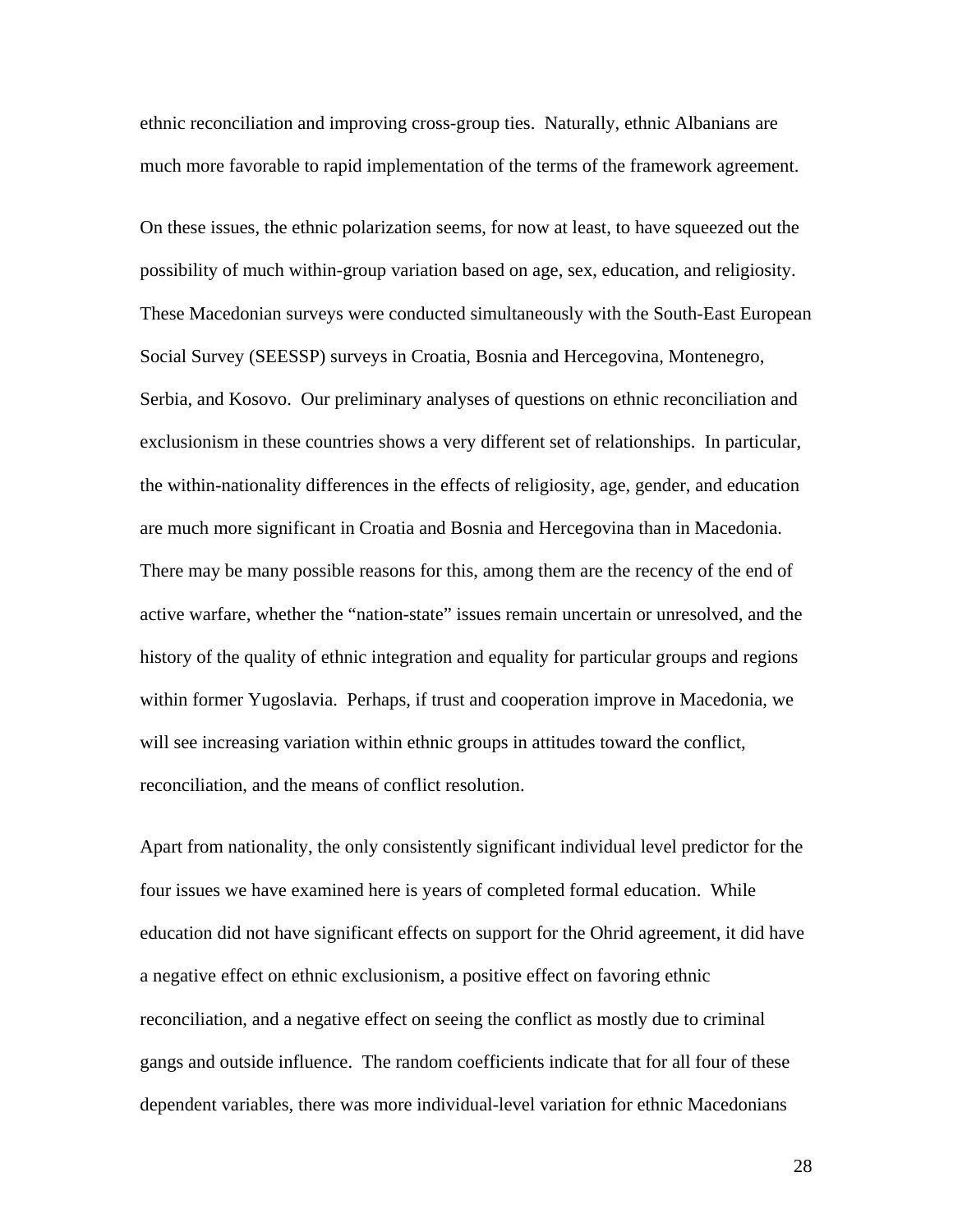than for ethnic Albanians, reflecting a higher level of individual-level unanimity among Albanians on these issues. On the other hand, for two of the issues, perceptions of the causes of the violence and favoring rapid implementation of the Ohrid accord, there is substantial cross-municipality variation for Albanians, but not for Macedonians.

Given the weakness of the effects of many individual-level variables, it is impressive that we do find significant variation based on region, municipality, and sampling clusters (within neighborhoods, villages, or settlements), mainly with regard to perceptions of the causes of the violence. And more interestingly, we find significant differences across municipalities in the magnitude of Macedonian-Albanian differences in perceptions of the causes of the violence and support for the Ohrid agreement. Analyses showed that the cross-municipality variation in Albanian-Macedonian differences was driven by cross-municipality variations for Albanians, not Macedonians. Unfortunately, the municipality-level contextual variables do not have consistently significant effects. Serious violent incidents in the municipality or neighboring municipality only had significant negative effects on favoring ethnic reconciliation and a negative effect on favoring the Ohrid agreement.

The percentage of the municipal population which was Albanian had no significant level 3 effects, nor did most of the interaction terms among percentage Albanian with violence and the respondent's ethnicity. The two exceptions were a weak negative effect of being Albanian and percentage Albanian on ethnic exclusionism; and, a moderately strong positive effect of being ethnic Albanian on ethnic exclusionism in municipalities experiencing violence on ethnic reconciliation.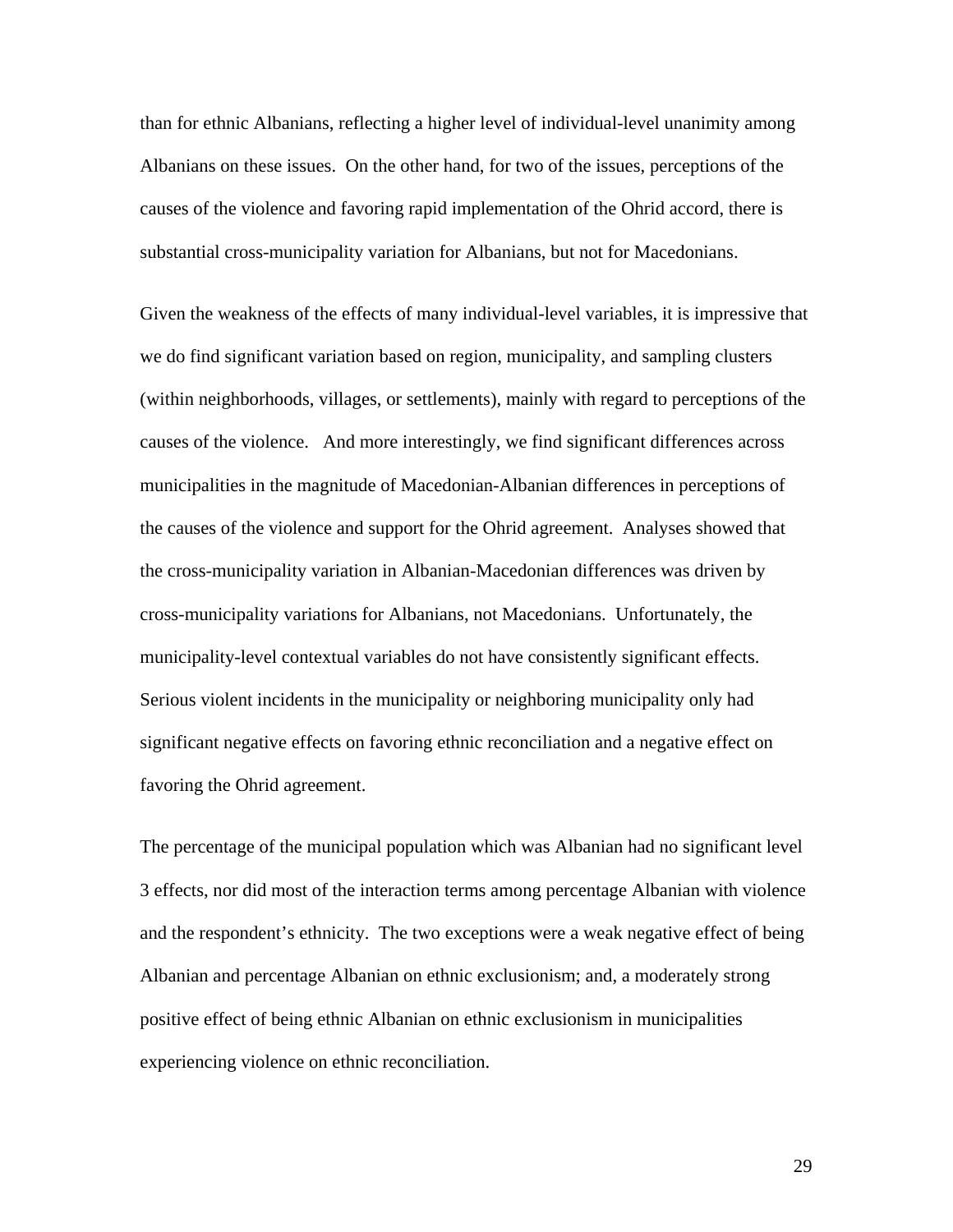We note that the dichotomous variable for region captures a significant amount of variation in the municipality-level variation in Macedonian-Albanian differences on perceptions of the causes of the violence, ethnic exclusionism, and support for the Ohrid agreement.

Did geography matter? Our analyses show that it did, both on the level of municipalities and clusters. It was, in fact, the second most important factor after ethnicity; and, it modified the effect of ethnicity. Our next task is to improve our measures of the determinants of this municipal variation and to better estimate exactly which geographical units are most important

With regard to future research on these issues in Macedonia, we are investigating carrying out a new survey in Macedonia, devoted more specifically to these issues of ethnic reconciliation and political solutions to the ethnic divisions in Macedonia. In particular, we wish to conduct re-interviews of the respondents in the SEESSP survey, to study the consistency, or trends in these attitudes as the period of violent conflict recedes into the past and Macedonians are more confident that this conflict will not be renewed. Finally, a survey devoted almost exclusively to these issues would allow us to do a better job of testing the reliability of scales of items on these issues. It is well known that the reliabilities for individual questionnaire items, or small sets of two or three is relatively low. A more concentrated effort at improving measurement of these issues in Macedonia might well lead to a clearer understanding of the determinants of these attitudes.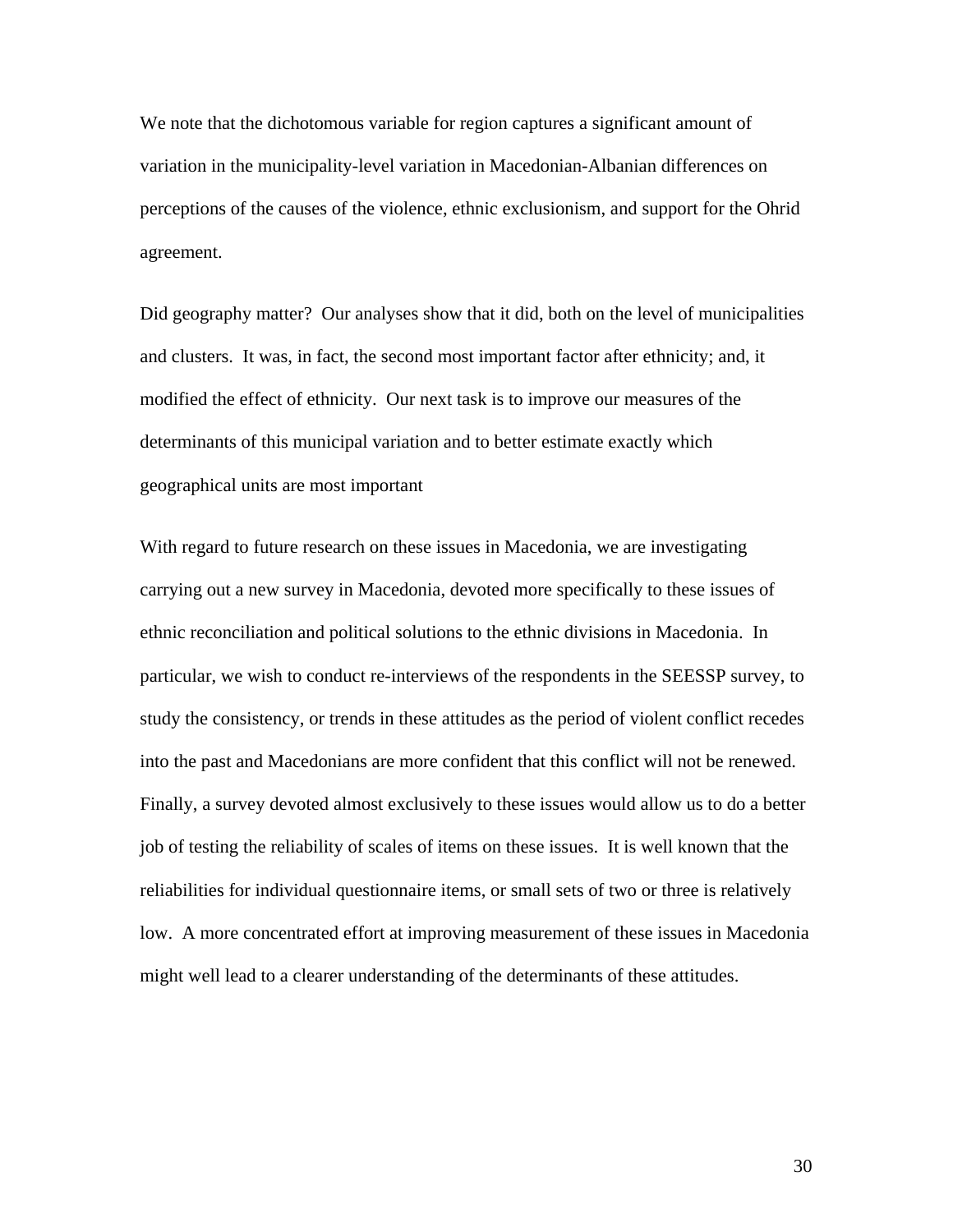## **References**

[Buhaug, H. and S. Gates, 2002. "The Geography of Civil War."](https://www.researchgate.net/publication/249706250_The_Geography_of_Civil_War?el=1_x_8&enrichId=rgreq-55020dd95b536b84a4cc91a46a95aa62-XXX&enrichSource=Y292ZXJQYWdlOzI1MjY1MDg1MjtBUzozMTczOTQ1NDU3NzQ1OTlAMTQ1MjY4NDE2NDk4Nw==) *Journal of Peace Research*[, 39 \(4\): 417-433.](https://www.researchgate.net/publication/249706250_The_Geography_of_Civil_War?el=1_x_8&enrichId=rgreq-55020dd95b536b84a4cc91a46a95aa62-XXX&enrichSource=Y292ZXJQYWdlOzI1MjY1MDg1MjtBUzozMTczOTQ1NDU3NzQ1OTlAMTQ1MjY4NDE2NDk4Nw==) 

Buhaug, H. and J.K. Rød, 2005. "Small is Beautiful: A Disaggregated Study of African Civil Wars, 1970-2001." Paper prepared for the conference on "Disaggregating the Study of Civil War and Transnational Violence", University of California, Institute of Global Conflict and Cooperation, San Diego, CA, 7-8 March 2005.

[Fearon, J.D. and D.D. Laitin, 2003. "Ethnicity, Insurgency, and Civil War."](https://www.researchgate.net/publication/2834579_Ethnicity_Insurgency_And_Civil_War?el=1_x_8&enrichId=rgreq-55020dd95b536b84a4cc91a46a95aa62-XXX&enrichSource=Y292ZXJQYWdlOzI1MjY1MDg1MjtBUzozMTczOTQ1NDU3NzQ1OTlAMTQ1MjY4NDE2NDk4Nw==) *American [Political Science Review](https://www.researchgate.net/publication/2834579_Ethnicity_Insurgency_And_Civil_War?el=1_x_8&enrichId=rgreq-55020dd95b536b84a4cc91a46a95aa62-XXX&enrichSource=Y292ZXJQYWdlOzI1MjY1MDg1MjtBUzozMTczOTQ1NDU3NzQ1OTlAMTQ1MjY4NDE2NDk4Nw==)*, 97 (1): 75-90.

[Hodson, R., Sekulic, D., and G. Massey, 1994. "National tolerance in the former](https://www.researchgate.net/publication/249175234_National_Tolerance_in_the_Former_Yugoslavia?el=1_x_8&enrichId=rgreq-55020dd95b536b84a4cc91a46a95aa62-XXX&enrichSource=Y292ZXJQYWdlOzI1MjY1MDg1MjtBUzozMTczOTQ1NDU3NzQ1OTlAMTQ1MjY4NDE2NDk4Nw==)  Yugoslavia." *[American Journal of Sociology](https://www.researchgate.net/publication/249175234_National_Tolerance_in_the_Former_Yugoslavia?el=1_x_8&enrichId=rgreq-55020dd95b536b84a4cc91a46a95aa62-XXX&enrichSource=Y292ZXJQYWdlOzI1MjY1MDg1MjtBUzozMTczOTQ1NDU3NzQ1OTlAMTQ1MjY4NDE2NDk4Nw==)*, 99 (6 ): 1534 – 58.

[Kunovic, R. M. and R. Hodson, in press."Ethnic Diversity, Segregation, and Inequality:](https://www.researchgate.net/publication/227692289_Ethnic_Diversity_Segregation_and_Inequality_A_Structural_Model_of_Ethnic_Prejudice_in_Bosnia_and_Croatia?el=1_x_8&enrichId=rgreq-55020dd95b536b84a4cc91a46a95aa62-XXX&enrichSource=Y292ZXJQYWdlOzI1MjY1MDg1MjtBUzozMTczOTQ1NDU3NzQ1OTlAMTQ1MjY4NDE2NDk4Nw==)  [A structural model of ethnic prejudice in Bosnia and Croatia."](https://www.researchgate.net/publication/227692289_Ethnic_Diversity_Segregation_and_Inequality_A_Structural_Model_of_Ethnic_Prejudice_in_Bosnia_and_Croatia?el=1_x_8&enrichId=rgreq-55020dd95b536b84a4cc91a46a95aa62-XXX&enrichSource=Y292ZXJQYWdlOzI1MjY1MDg1MjtBUzozMTczOTQ1NDU3NzQ1OTlAMTQ1MjY4NDE2NDk4Nw==)

[Massey, G., R. Hodson, and D. Sekulic, 1999."Ethnic Enclaves and Intolerance: The](https://www.researchgate.net/publication/271690227_Ethnic_Enclaves_and_Intolerance_The_Case_of_Yugoslavia?el=1_x_8&enrichId=rgreq-55020dd95b536b84a4cc91a46a95aa62-XXX&enrichSource=Y292ZXJQYWdlOzI1MjY1MDg1MjtBUzozMTczOTQ1NDU3NzQ1OTlAMTQ1MjY4NDE2NDk4Nw==)  [case of Yugoslavia."](https://www.researchgate.net/publication/271690227_Ethnic_Enclaves_and_Intolerance_The_Case_of_Yugoslavia?el=1_x_8&enrichId=rgreq-55020dd95b536b84a4cc91a46a95aa62-XXX&enrichSource=Y292ZXJQYWdlOzI1MjY1MDg1MjtBUzozMTczOTQ1NDU3NzQ1OTlAMTQ1MjY4NDE2NDk4Nw==) *Social Forces*, 78 (2): 669 – 691.

[Massey, G., R. Hodson, and D. Sekulic, 2003. "Nationalism, liberalism, and liberal](https://www.researchgate.net/publication/227919751_Nationalism_Liberalism_and_Liberal_Nationalism_in_Post-War_Croatia?el=1_x_8&enrichId=rgreq-55020dd95b536b84a4cc91a46a95aa62-XXX&enrichSource=Y292ZXJQYWdlOzI1MjY1MDg1MjtBUzozMTczOTQ1NDU3NzQ1OTlAMTQ1MjY4NDE2NDk4Nw==)  [nationalism in post-war Croatia."](https://www.researchgate.net/publication/227919751_Nationalism_Liberalism_and_Liberal_Nationalism_in_Post-War_Croatia?el=1_x_8&enrichId=rgreq-55020dd95b536b84a4cc91a46a95aa62-XXX&enrichSource=Y292ZXJQYWdlOzI1MjY1MDg1MjtBUzozMTczOTQ1NDU3NzQ1OTlAMTQ1MjY4NDE2NDk4Nw==) *Nations and Nationalism* 9 (1): 55 – 82.

Raleigh, C. and H. Hegre, 2005. "Introducing ACLED: An Armed Conflict Location and Event Dataset." Paper prepared for the conference on "Disaggregating the Study of Civil War and Transnational Violence", University of California, Institute of Global Conflict and Cooperation, San Diego, CA, 7-8 March 2005.

Rasbash, J., F. Steele, W Browne, B Prosser, 2004. *A user's guide to Mlwin. Version 2.0.* Centre for Multilevel Modelling, Institute of Education, University of London.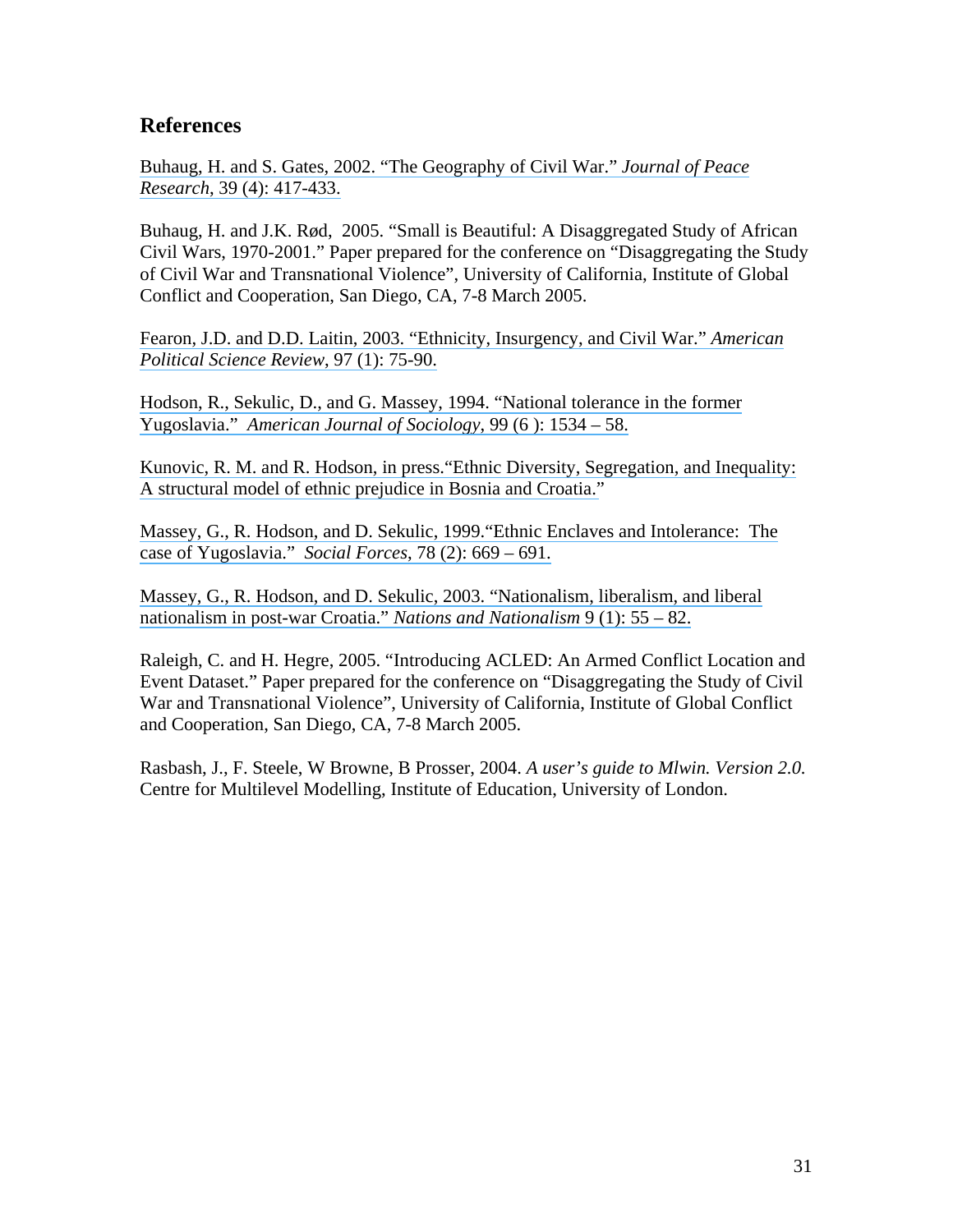| Variable            | Minimum          | Maximum      | Mean   | Std.<br>Error<br>of Mean | Std.<br>Deviation | Valid<br>Cases |
|---------------------|------------------|--------------|--------|--------------------------|-------------------|----------------|
|                     |                  |              |        |                          |                   |                |
| Level 1             |                  |              |        |                          |                   |                |
| <b>PCAUSES</b>      | 1                | 5            | 3.566  | .024                     | 1.197             | 2507           |
| <b>ETHNICEX</b>     | 1                | 5            | 3.278  | .016                     | .837              | 2572           |
| <b>ETHNICREC</b>    | 1                | 5            | 3.798  | .017                     | .871              | 2559           |
| <b>OHRID</b>        | $\mathbf{1}$     | 5            | 3.447  | .027                     | 1.332             | 2435           |
|                     |                  |              |        |                          |                   |                |
| Albanian            | $\overline{0}$   | $\mathbf{1}$ | .388   | .010                     | .487              | 2593           |
| Female              | $\overline{0}$   | $\mathbf{1}$ | .500   | .010                     | .500              | 2593           |
| Age                 | 18               | 80           | 42.677 | .320                     | 16.319            | 2593           |
| <b>Education</b> in | $\boldsymbol{0}$ | 24           | 10.270 | .073                     | 3.727             | 2583           |
| Years               |                  |              |        |                          |                   |                |
| Religious           | 1                | 11           | 4.323  | .048                     | 2.375             | 2487           |
| Attendance          |                  |              |        |                          |                   |                |
|                     |                  |              |        |                          |                   |                |
| Level 3             |                  |              |        |                          |                   |                |
| Regional            | $\boldsymbol{0}$ | $\mathbf{1}$ | 0.499  |                          | 0.500             | 2583           |
| Dichotomy           |                  |              |        |                          |                   |                |
| Percentage          | $\boldsymbol{0}$ | 99.5         | 33.828 |                          | 35.485            | 2583           |
| Albanian            |                  |              |        |                          |                   |                |
| Local               | $\overline{0}$   | $\mathbf{1}$ | 0.496  |                          | 0.500             | 2583           |
| Violence            |                  |              |        |                          |                   |                |
|                     |                  |              |        |                          |                   |                |

# **Table 1. Descriptive statistics for variables (unweighted)**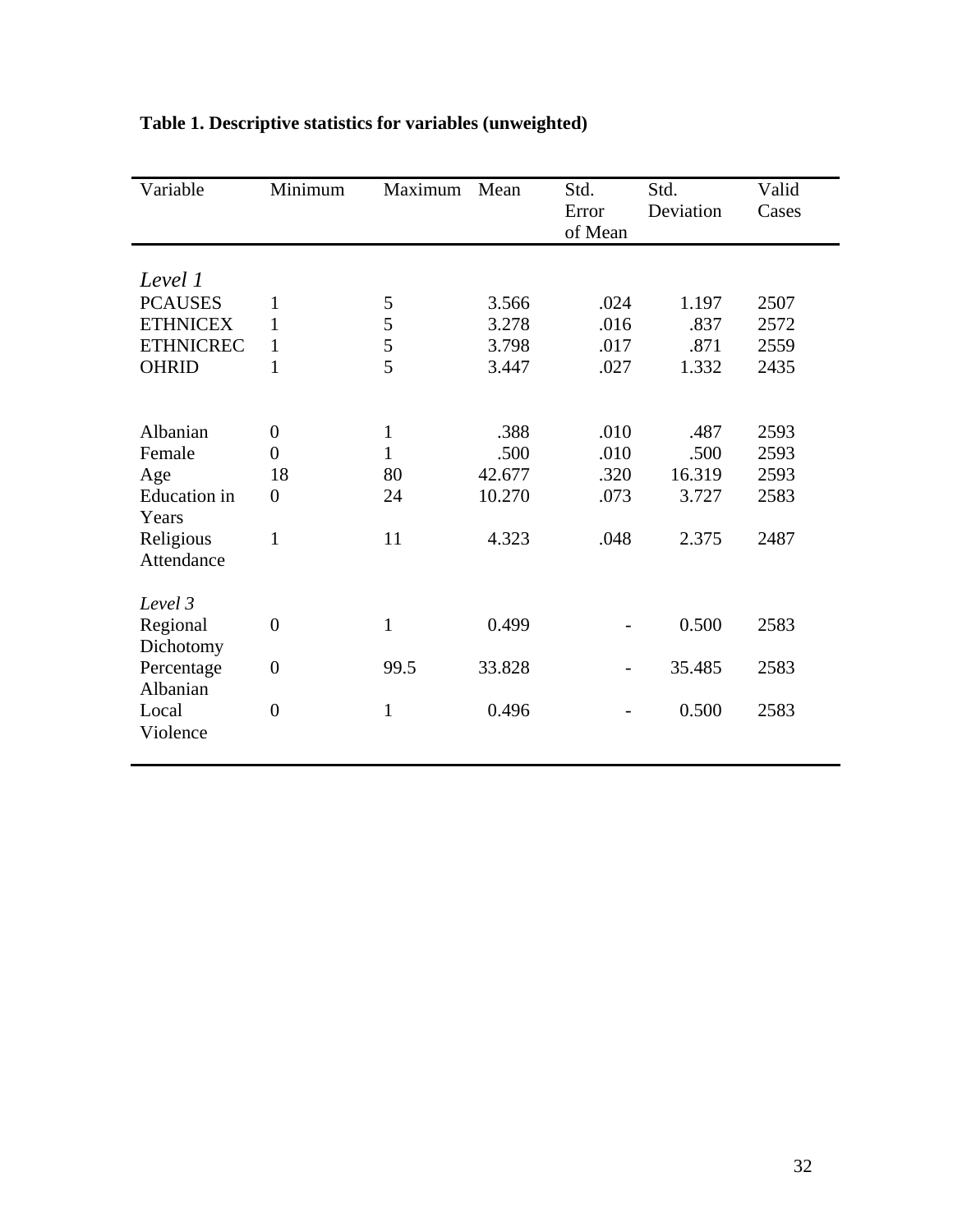| <b>Dependent variables:</b> | <b>PCAUSES</b> |       | <b>ETHNICEX</b> |       | <b>ETHNICREC</b> |       | OHRID       |       |
|-----------------------------|----------------|-------|-----------------|-------|------------------|-------|-------------|-------|
| M0: null model              |                |       |                 |       |                  |       |             |       |
| Fixed coefficients          | Coeff.         | S.e.  | Coeff.          | S.e.  | Coeff.           | S.e.  | Coeff.      | S.e.  |
| $b_{0ijk}$                  | 3.639***       | 0.098 | $3.312***$      | 0.043 | 3.800***         | 0.039 | 3.398***    | 0.084 |
| Random coefficients         |                |       |                 |       |                  |       |             |       |
| Level 3:<br>$V_{0k}$        | $0.628***$     | 0.151 | $0.077***$      | 0.023 | $0.050***$       | 0.018 | $0.374***$  | 0.091 |
| Level 2:<br>$u_{0ik}$       | $0.527***$     | 0.100 | $0.217***$      | 0.029 | $0.205***$       | 0.030 | $0.615***$  | 0.057 |
| Level 1:<br>$e_{0ijk}$      | $0.342***$     | 0.028 | $0.403***$      | 0.025 | 0.498***         | 0.028 | $0.832***$  | 0.026 |
| -2 Log Likelihood           | 5600.4         |       | 5646.12         |       | 6056.1           |       | 7319.5      |       |
|                             |                |       |                 |       |                  |       |             |       |
| M1: M0+Albanians            |                |       |                 |       |                  |       |             |       |
| Fixed coefficients          |                |       |                 |       |                  |       |             |       |
| $b_{0ijk}$                  | 4.224***       | 0.038 | $3.098***$      | 0.043 | 3.935***         | 0.040 | 2.838***    | 0.061 |
| $b_{1jk}$                   |                | 0.122 | $0.563***$      | 0.058 | $-0.357***$      | 0.067 | 1.484***    | 0.096 |
|                             | $1.714***$     |       |                 |       |                  |       |             |       |
| Random coefficients:        |                |       |                 |       |                  |       |             |       |
| Level 3:<br>$v_{0k}$        | 0.012          | 0.013 | $0.042*$        | 0.020 | 0.024            | 0.016 | $0.098*$    | 0.041 |
| $V_{1k}$                    | $0.394***$     | 0.151 | 0.029           | 0.037 | 0.028            | 0.043 | $0.317***$  | 0.116 |
| Level 2:<br>$u_{0jk}$       | $0.254***$     | 0.023 | $0.179***$      | 0.018 | $0.187***$       | 0.020 | $0.292***$  | 0.032 |
| Level 1:<br>$e_{0ijk}$      | $0.336***$     | 0.013 | $0.473***$      | 0.018 | $0.512***$       | 0.020 | 1.097***    | 0.044 |
| $e_{1ijk}$                  | 0.010          | 0.011 | $-0.091***$     | 0.012 | $-0.019$         | 0.015 | $-0.334***$ | 0.025 |
| -2 Log Likelihood           | 5244.3         |       | 5493.5          |       | 6020.1           |       | 6850.1      |       |

**Table 2. Testing variation in means and in the effect of Albanian ethnicity across contexts. a**

**<sup>a</sup>** Probability levels of test statistics are indicated in this way: \*\*\* P<0.001, \*\* P<0.01 \* P<0.05

Note: Albanian or Macedonian ethnicity is constant within sample points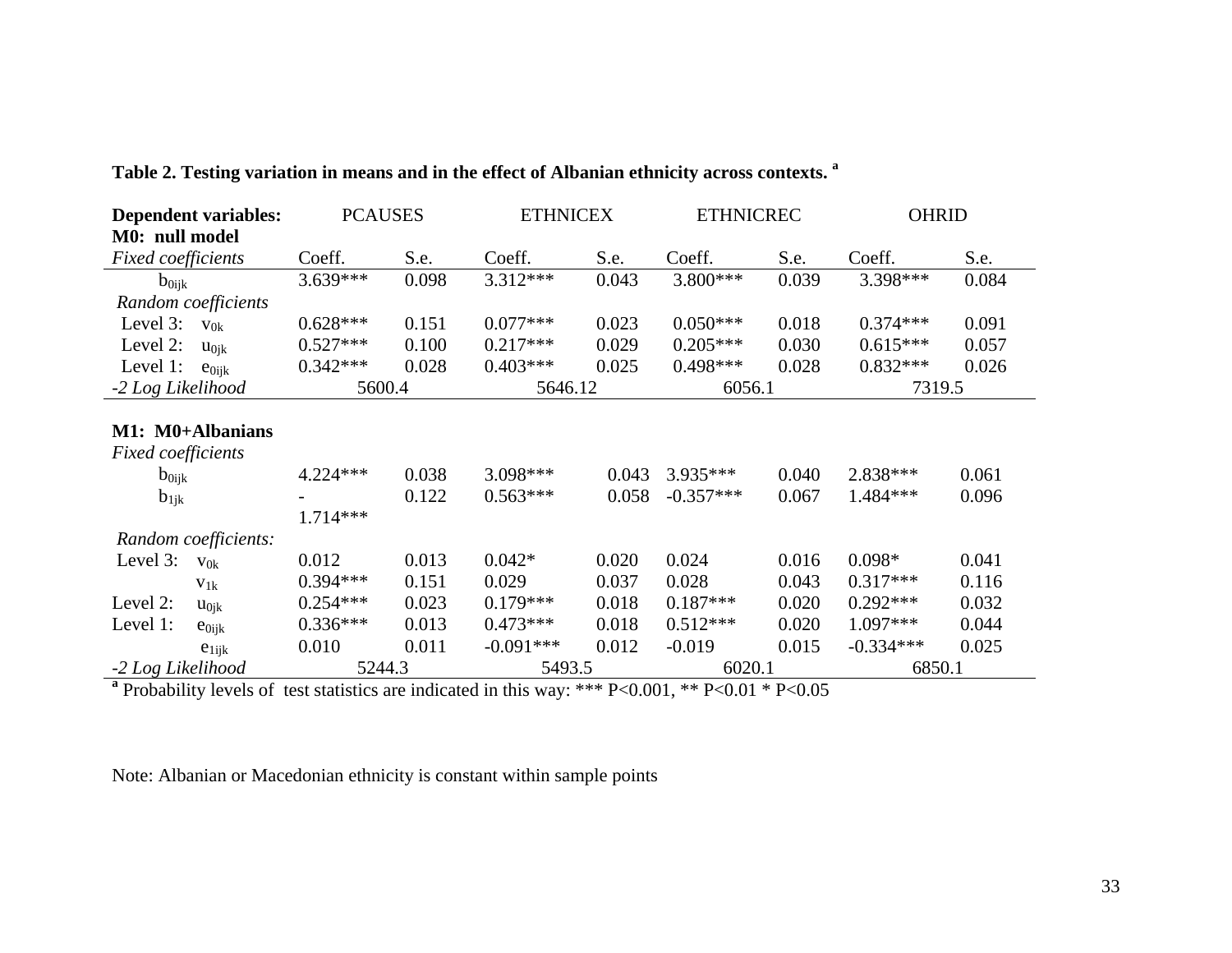|                  |              | Model 2     |       | Model 3    |       | Model 4     |       |
|------------------|--------------|-------------|-------|------------|-------|-------------|-------|
|                  |              | Coeff.      | S.e.  | Coeff.     | S.e.  | Coeff.      | S.e.  |
| Constant         |              | 4.305***    | 0.090 | 4.324 ***  | 0.093 | 4.344 ***   | 0.096 |
| Albanians        |              | $-1.688***$ | 0.122 |            | 0.161 | $-2.272***$ | 0.270 |
|                  |              |             |       | $2.447***$ |       |             |       |
| Female           |              | 0.012       | 0.027 | 0.011      | 0.027 | 0.011       | 0.027 |
| Age              |              | 0.001       | 0.001 | 0.001      | 0.001 | 0.001       | 0.001 |
| Education, years |              | $-0.010*$   | 0.004 | $-0.010*$  | 0.004 | $-0.010*$   | 0.004 |
| Religious        |              | $-0.005$    | 0.006 | $-0.007$   | 0.006 | $-0.007$    | 0.006 |
| services         |              |             |       |            |       |             |       |
| Level 3          |              |             |       |            |       |             |       |
| variables:       |              |             |       |            |       |             |       |
| Region 1&4       |              |             |       | $-0.044$   | 0.077 | $-0.020$    | 0.091 |
| $Reg14$ *        |              |             |       | $1.074***$ | 0.198 | $1.068***$  | 0.203 |
| Albanian         |              |             |       |            |       |             |       |
|                  |              |             |       |            |       |             |       |
| Albanian pct.    |              |             |       |            |       | 0.001       | 0.002 |
| Violence         |              |             |       |            |       | $-0.113$    | 0.082 |
| Alban*Alb. Pct   |              |             |       |            |       | $-0.004$    | 0.004 |
| Alban*violence   |              |             |       |            |       | 0.058       | 0.184 |
| Variance         |              |             |       |            |       |             |       |
| components:      |              |             |       |            |       |             |       |
| Level 3:         | $V_{0k}$     | 0.009       | 0.012 |            |       | 0.008       | 0.012 |
|                  | $\rm V_{1k}$ | $0.361***$  | 0.112 |            |       | $0.129*$    | 0.053 |
| Level 2:         | $u_{0jk}$    | $0.250***$  | 0.023 |            |       | $0.250***$  | 0.023 |
| Level 1:         | $e_{0ijk}$   | $0.337***$  | 0.011 |            |       | $0.337***$  | 0.011 |
|                  | $e_{1ijk}$   |             |       |            |       |             |       |
| $-2$ Log         |              | 4997.8      |       | 4976.8     |       | 4973.8      |       |
| Likelihood       |              |             |       |            |       |             |       |

# **Table 3. Three-level models with random coefficients for PCAUSES**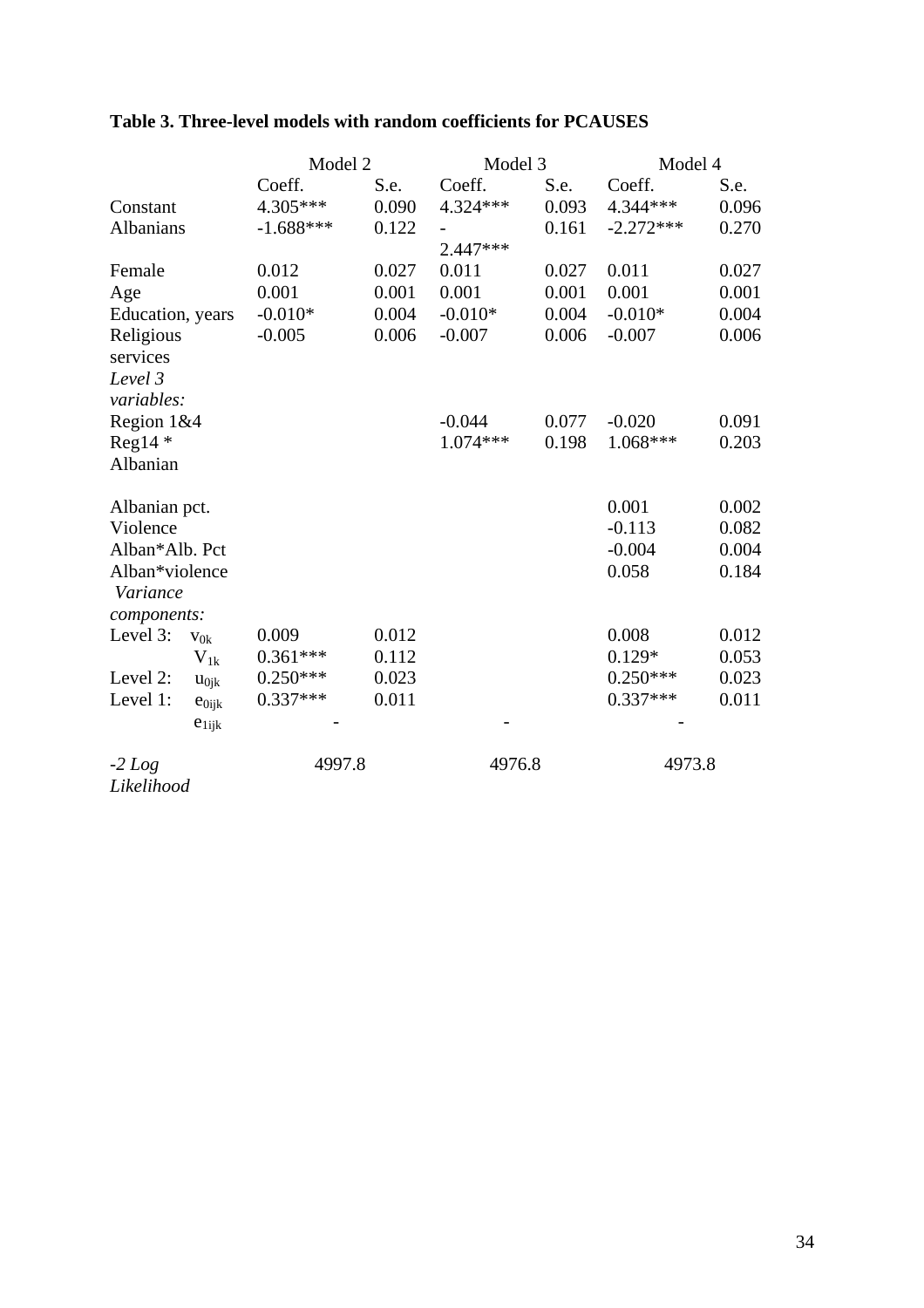|                                                               | Model 2           |                |                | Model 3        | Model 4                                 |                                  |
|---------------------------------------------------------------|-------------------|----------------|----------------|----------------|-----------------------------------------|----------------------------------|
|                                                               | Coeff.            | S.e.           | Coeff.         | S.e.           | Coeff.                                  | S.e.                             |
| Constant                                                      | 3.303***          | 0.094          | 3.357***       | 0.096          | 3.316***                                | 0.096                            |
| Albanians                                                     | $0.509***$        | 0.053          | $0.347***$     | 0.076          | $0.621***$                              | 0.148                            |
| Female                                                        | 0.022             | 0.028          | 0.021          | 0.028          | 0.016                                   | 0.028                            |
| Age                                                           | $-0.001$          | 0.001          | $-0.001$       | 0.001          | $-0.001$                                | 0.001                            |
| Education, years                                              | $-0.021***$       | 0.004          |                | 0.004          |                                         | 0.004                            |
|                                                               |                   |                | $0.021***$     |                | $0.020***$                              |                                  |
| Religious<br>services<br>Level 3<br>variables:                | 0.009             | 0.006          | 0.008          | 0.006          | 0.009                                   | 0.006                            |
| Region 1&4                                                    |                   |                | $-0.188*$      | 0.086          | $0.259***$                              | 0.089                            |
| $Reg14$ *<br>Albanian                                         |                   |                | $0.329***$     | 0.109          | $0.390***$                              | 0.124                            |
| Albanian pct.<br>Violence<br>Alban*Alb. Pct<br>Alban*violence |                   |                |                |                | 0.003<br>0.063<br>$-0.006*$<br>$-0.050$ | 0.002<br>0.080<br>0.003<br>0.114 |
| Variance                                                      |                   |                |                |                |                                         |                                  |
| components:                                                   |                   |                |                |                |                                         |                                  |
| Level 3:<br>$v_{0k}$                                          | $0.040*$<br>0.018 | 0.019<br>0.028 | 0.028<br>0.020 | 0.016<br>0.027 | 0.013<br>0.000                          | 0.009<br>0.000                   |
| $V_{1k}$<br>Level 2:                                          | $0.177***$        | 0.018          | $0.179***$     | 0.018          | $0.172***$                              | 0.018                            |
| $u_{0jk}$<br>Level 1:                                         | $0.463***$        | 0.018          | $0.463***$     | 0.018          | $0.465***$                              | 0.018                            |
| $e_{0ijk}$                                                    | $-0.088***$       | 0.012          |                | 0.012          |                                         | 0.012                            |
| $e_{1ijk}$                                                    |                   |                | $0.088***$     |                | $0.089***$                              |                                  |
| $-2$ Log                                                      | 5244.4            |                |                | 5236.5         | 5234.5                                  |                                  |

# **Table 4. Three-level models with random coefficients for ETHNICEX**

*Likelihood*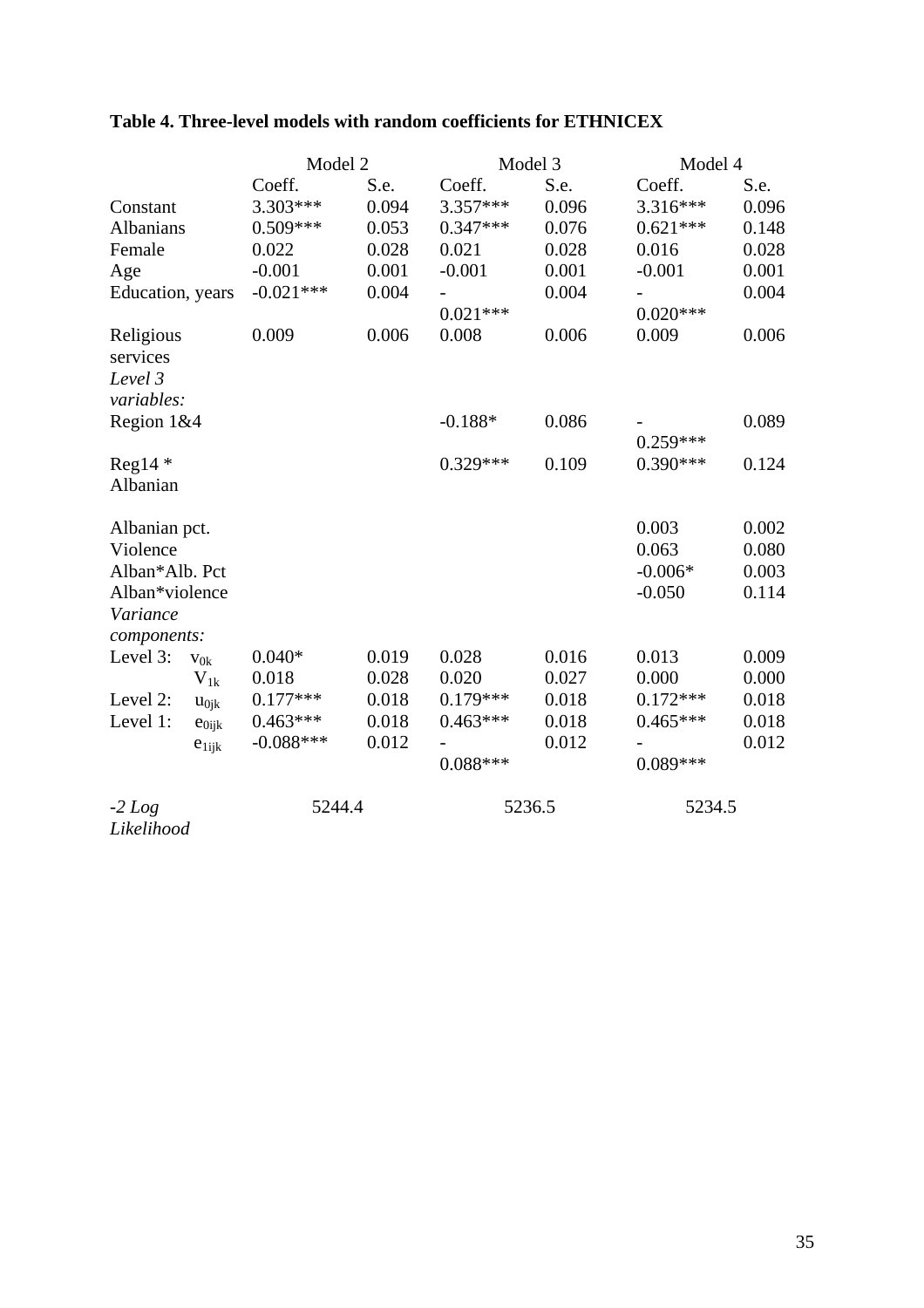|                |            | Model 2    |       | Model 3    |        |            | Model 4 |  |
|----------------|------------|------------|-------|------------|--------|------------|---------|--|
|                |            | Coeff.     | S.e.  | Coeff.     | S.e.   | Coeff.     | S.e.    |  |
| Constant       |            | 3.836***   | 0.102 | 3.793***   | 0.104  | 3.822***   | 0.106   |  |
| Albanians      |            |            | 0.069 |            | 0.110  |            | 0.176   |  |
|                |            | 0.298***   |       | $0.467***$ |        | $0.589***$ |         |  |
| Female         |            |            | 0.031 |            | 0.031  |            | 0.031   |  |
|                |            | $0.088***$ |       | $0.089***$ |        | $0.090***$ |         |  |
| Age            |            | 0.000      | 0.001 | 0.000      | 0.001  | 0.000      | 0.001   |  |
| Education,     |            | $0.019***$ | 0.005 | $0.019***$ | 0.005  | $0.019***$ | 0.005   |  |
| years          |            |            |       |            |        |            |         |  |
| Religious      |            | $-0.012$   | 0.007 | $-0.012$   | 0.007  | $-0.013$   | 0.007   |  |
| services       |            |            |       |            |        |            |         |  |
| Level 3        |            |            |       |            |        |            |         |  |
| variables:     |            |            |       |            |        |            |         |  |
| Region 1&4     |            |            |       | 0.152      | 0.083  | 0.179      | 0.095   |  |
| $Reg14*$       |            |            |       | 0.171      | 0.143  | 0.116      | 0.143   |  |
| Albanian       |            |            |       |            |        |            |         |  |
| Albanian pct.  |            |            |       |            |        | 0.002      | 0.002   |  |
| Violence       |            |            |       |            |        | $-0.197*$  | 0.085   |  |
| Alban*Alb. Pct |            |            |       |            |        | $-0.003$   | 0.003   |  |
| Alban*violence |            |            |       |            |        | $0.392***$ | 0.131   |  |
| Variance       |            |            |       |            |        |            |         |  |
| components:    |            |            |       |            |        |            |         |  |
| Level 3:       | $V_{0k}$   | 0.023      | 0.015 | 0.020      | 0.015  | 0.017      | 0.012   |  |
|                | $V_{1k}$   | 0.037      | 0.047 | 0.038      | 0.046  | 0.013      | 0.021   |  |
| Level 2:       | $u_{0jk}$  | $0.188***$ | 0.020 | $0.188***$ | 0.020  | $0.185***$ | 0.020   |  |
| Level 1:       | $e_{0ijk}$ | $0.506***$ | 0.020 | $0.506***$ | 0.020  | $0.505***$ | 0.020   |  |
|                | $e_{1ijk}$ | $-0.034*$  | 0.015 | $-0.034*$  | 0.015  | $-0.033*$  | 0.015   |  |
| $-2$ Log       |            | 5707.3     |       |            | 5697.9 | 5688.4     |         |  |
| Likelihood     |            |            |       |            |        |            |         |  |

# **Table 5. Three-level models with random coefficients for ETHNICREC**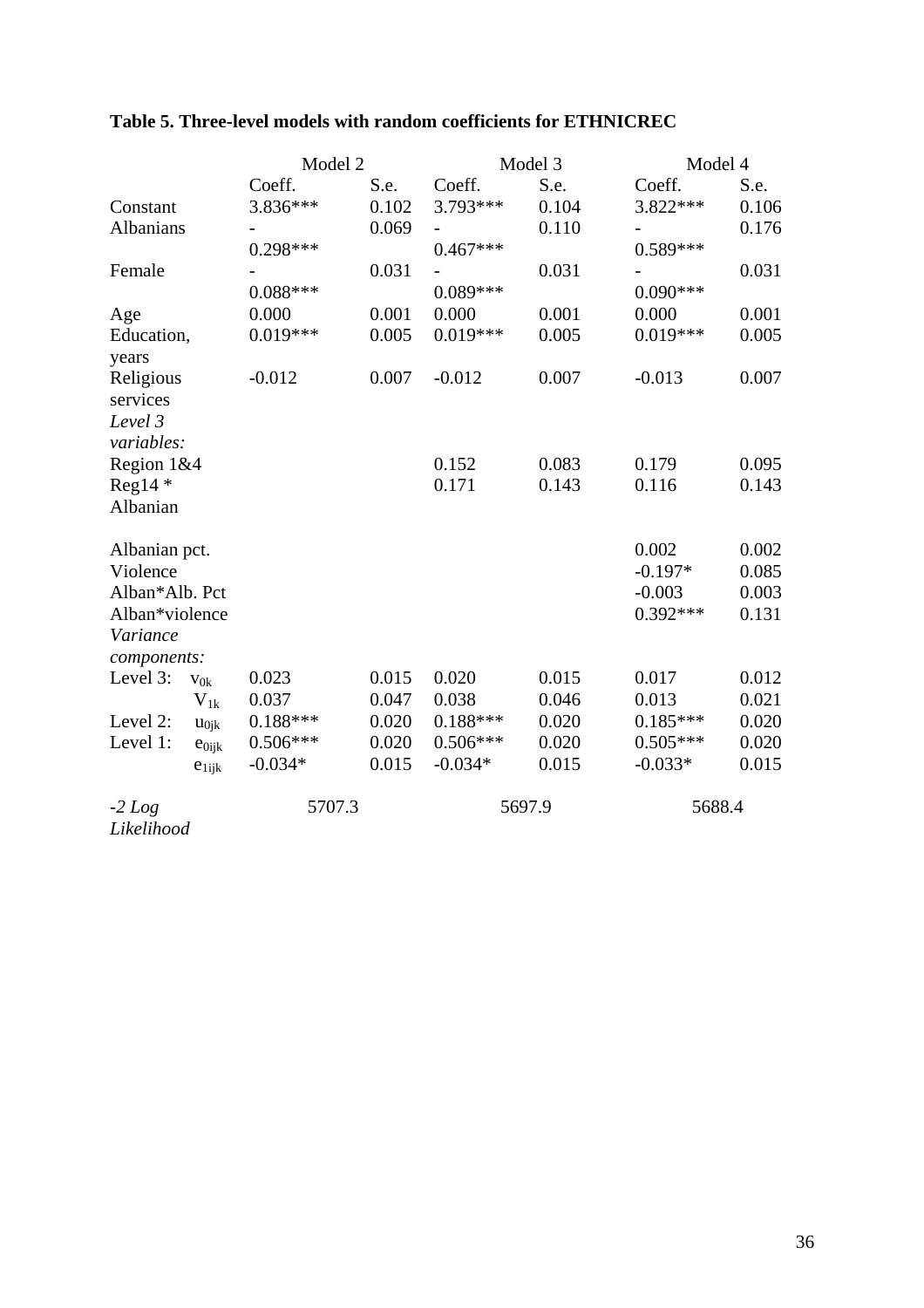| Table 6. Three-level models with random coefficients for OHRID |  |  |  |  |  |  |
|----------------------------------------------------------------|--|--|--|--|--|--|
|----------------------------------------------------------------|--|--|--|--|--|--|

|                        | Model 2     |       | Model 3 <sup>a</sup> |       | Model 4 <sup>a</sup> |       |
|------------------------|-------------|-------|----------------------|-------|----------------------|-------|
|                        | Coeff       | S.e.  | Coeff                | S.e.  | Coeff                | S.e.  |
| Constant               | 2.669***    | 0.132 | 2.669***             | 0.132 | $2.740***$           | 0.136 |
| Albanians              | $1.471***$  | 0.099 | 1.471 ***            | 0.099 | 1.848***             | 0.210 |
| Female                 | 0.057       | 0.040 | 0.057                | 0.040 | 0.058                | 0.040 |
| Age                    | $0.003***$  | 0.001 | $0.003***$           | 0.001 | $0.003***$           | 0.001 |
| Education, years       | $-0.002$    | 0.006 | $-0.002$             | 0.006 | $-0.001$             | 0.006 |
| Religious services     | 0.006       | 0.008 | 0.006                | 0.008 | 0.008                | 0.008 |
| Level 3 variables:     |             |       |                      |       |                      |       |
| Region $1&4$           |             |       | $-0.026$             | 0.109 | 0.172                | 0.127 |
| Reg14 * Albanian       |             |       | $-0.427***$          | 0.160 | $-0.248*$            | 0.113 |
| Albanian pct.          |             |       |                      |       | $-0.005$             | 0.003 |
| Violence               |             |       |                      |       | $-0.248*$            | 0.113 |
| Alban*Alb. Pct         |             |       |                      |       | 0.003                | 0.004 |
| Alban*violence         |             |       |                      |       | 0.281                | 0.157 |
| Variance               |             |       |                      |       |                      |       |
| components:            |             |       |                      |       |                      |       |
| Level 3:<br>$V_{0k}$   | $0.088*$    | 0.039 | 0.030                | 0.018 | 0.024                | 0.017 |
| $V_{1k}$               | $0.332***$  | 0.119 | 0.000                | 0.000 | 0.000                | 0.000 |
| Level 2:<br>$u_{0jk}$  | $0.302***$  | 0.034 | $0.324***$           | 0.034 | $0.318***$           | 0.034 |
| Level 1:<br>$e_{0ijk}$ | 1.097***    | 0.045 | $1.100***$           | 0.045 | $1.100***$           | 0.045 |
| $e_{1ijk}$             | $-0.339***$ | 0.025 | $-0.340***$          | 0.025 | $-0.340***$          | 0.025 |
| -2 Log Likelihood      | 6597.1      |       | 6596.7               |       | 6587.3               |       |

<sup>a</sup> The covariance component at level 3 had to be set to zero to achieve convergence. Therefore the  $v_{1k}$  in model 2 is not quite comparable to the similar component in models 3  $\&$ 4.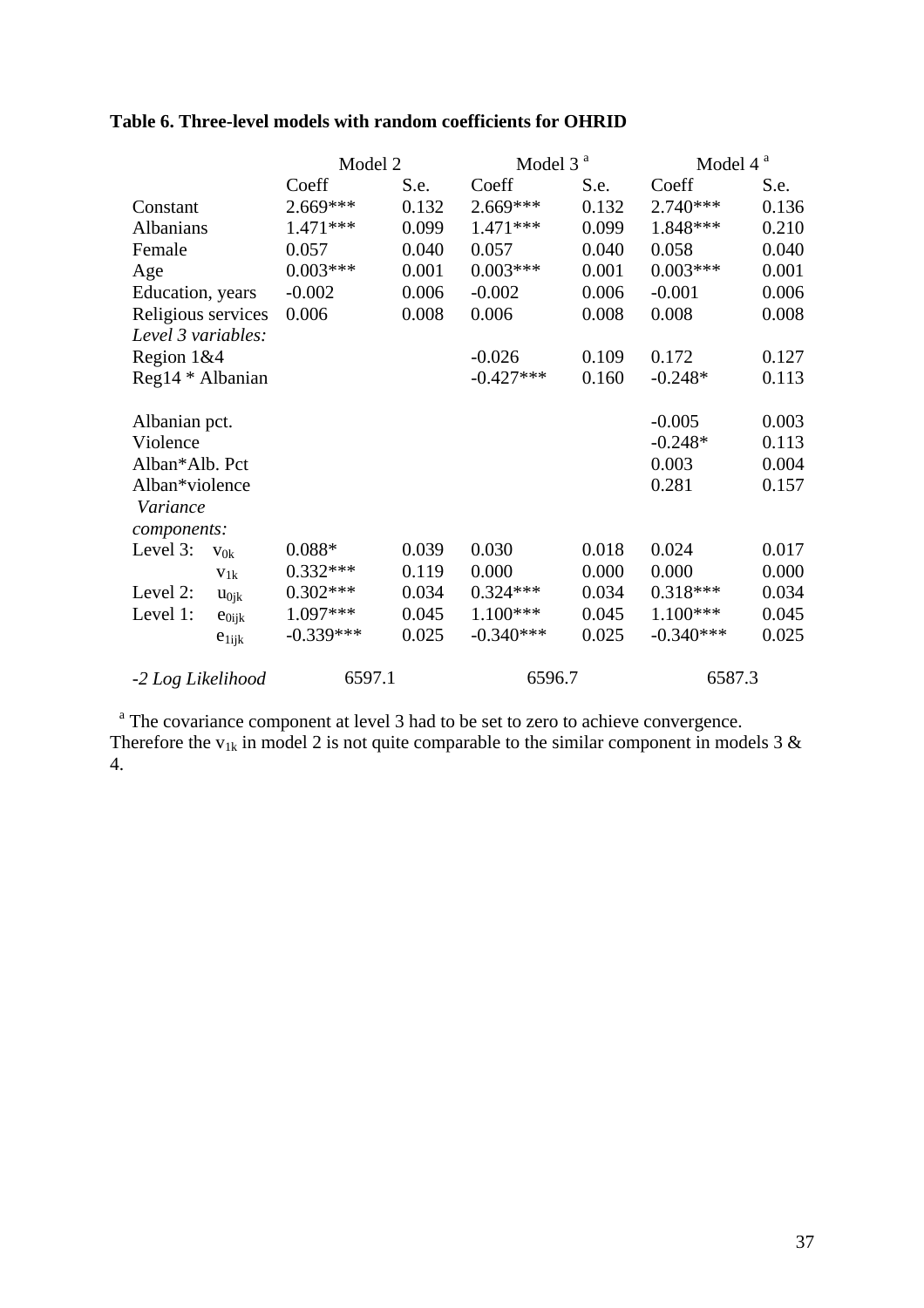# Figure 1. Municipalities of Macedonia



Извор: Државен завод за статистика / Source: State Statistical Office